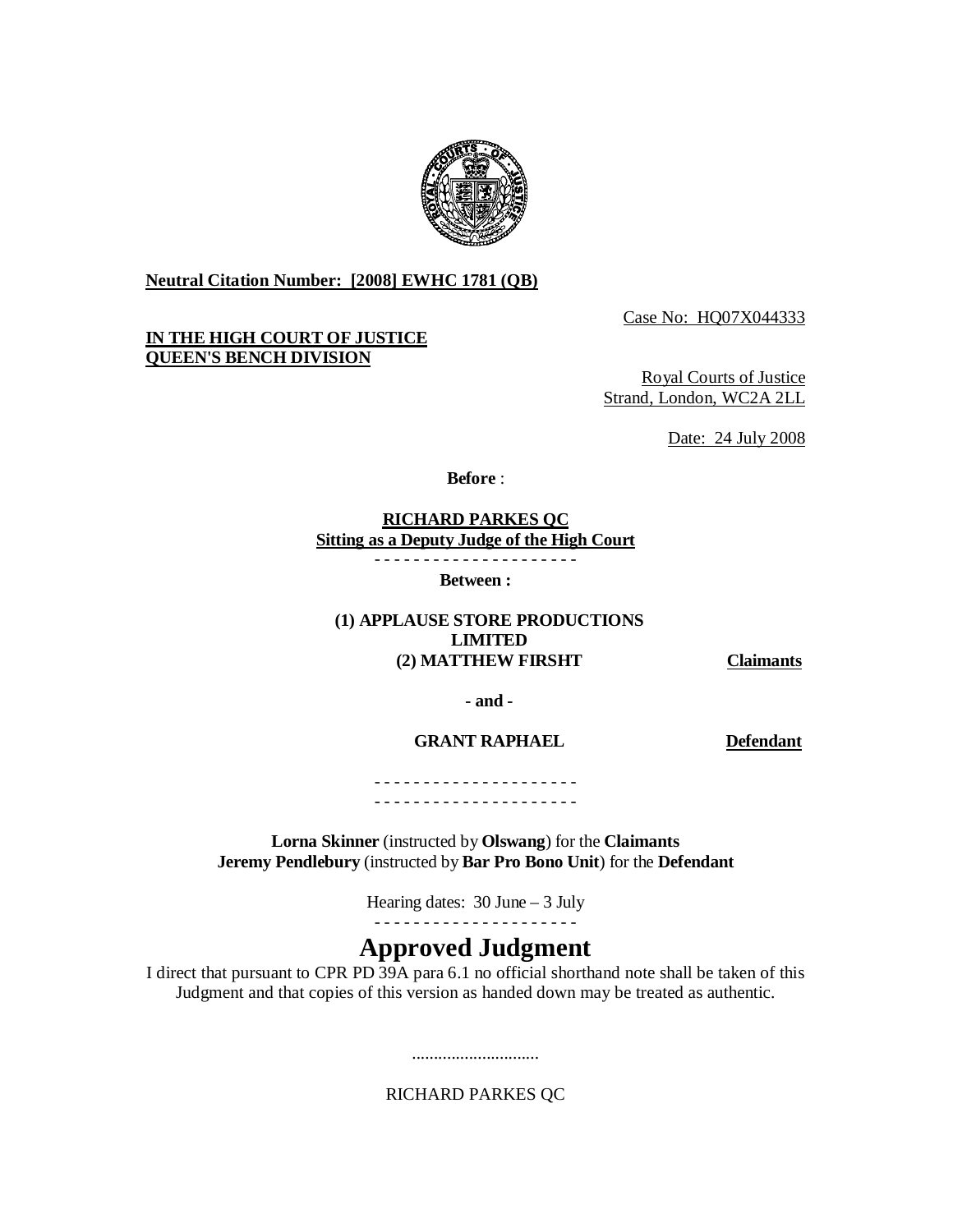# **Richard Parkes QC**

#### INTRODUCTION

- 1. This is an unfortunate dispute between two former friends. The Claimants are Mathew Firsht, a successful businessman, and his company, Applause Store Productions Ltd ('Applause Store'), which provides audiences for popular television programmes such as Big Brother, The X Factor and Top Gear. The Defendant, Grant Raphael, was a close friend of Mathew Firsht at school in Brighton and for some years afterwards, although they became estranged several years ago. Mr Raphael is a freelance lighting cameraman, so he also spends much of his time working in television.
- 2. The case concerns the popular social networking site, Facebook, which was started at Harvard several years ago, spread to university networks on both sides of the Atlantic, migrated from the universities as its users graduated, and has now (as appears from the evidence in this case) become popular with older users in the media and television industries. As Mr Firsht's twin brother Simon explained in his evidence, users create 'profiles' for themselves, in which they may include as much personal information as they wish. Facebook enables them to adjust the privacy settings of their profile so that (for example) they may permit general access or restrict access to those whom they accept as 'friends'. The concept of a 'friend' has a special sense in Facebook, for it includes all those who make a request to be accepted as a friend and whose request is accepted by the user. The 'friends' are listed on the user's profile. Profiles will contain a 'wall' on which those permitted access may post messages which can be read by those who have access to the profile, and will contain links to any 'groups' to which the user belongs. 'Groups' are Facebook pages which may be set up by users, notionally, it appears, as a resource which may be visited by any Facebook user interested in the group's subject matter. Simon Firsht himself started using Facebook in December 2006, and neither at that stage nor during the summer of 2007 did he make any attempt to adjust his privacy settings, so that any fellow member of the London network of Facebook could have accessed his profile.
- 3. A Facebook profile was created in the name of Mathew Firsht during the evening of 19<sup>th</sup> June 2007. It contained material which was admittedly private information. The following afternoon, a Facebook group was set up, linked to the profile by hyperlink, which was called 'Has Mathew Firsht lied to you?'. It contained material which was admittedly defamatory of Mr Firsht and of Applause Store. Neither the profile nor the group was set up by Mathew Firsht. Both were set up using a computer with Grant Raphael's IP address, that is to say, using a computer at the flat where he then lived. That is all common ground. The main issue which I have to decide is whether Grant Raphael was responsible for putting up the false profile and for creating the group.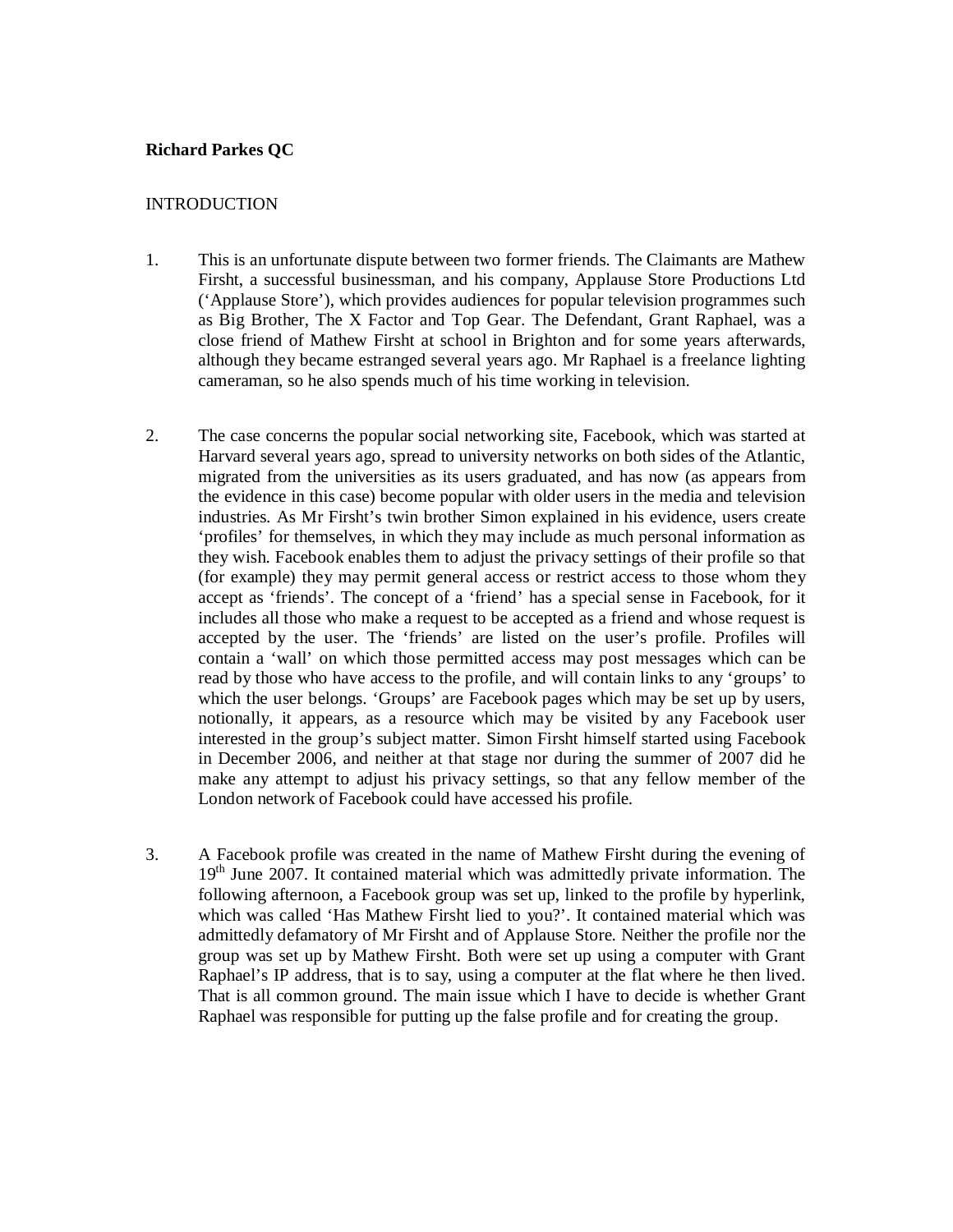## THE MATERIAL PUBLISHED ON FACEBOOK

- 4. The false profile contained information as to Mathew Firsht's sexual orientation, his relationship status (that is to say, whether he was single or in a relationship), his birthday, and his political and religious views. Not all this information was accurate, but all of it is conceded by Mr Jeremy Pendlebury, counsel for the Defendant, to be information in respect of which Mr Firsht had a legitimate expectation of privacy. By contrast, some of the material alleged in the Particulars of Claim to be private information (for example, as to Mr Firsht's employment as managing director of the First Claimant) is no longer contended to be actionable. That leaves four items of information as to the status of which the parties are not or may not be agreed. I deal with those in the confidential annex to this judgment, and conclude that to the extent that two of those items relate to Mr Firsht's supposed sexual preferences, it is indeed private information which gives rise to a cause of action for misuse of private information. By contrast, I was not persuaded that the other two items, containing verbal information about Mr Firsht's whereabouts (to the effect that he was at home at one time and in a public place at another), gave rise to a reasonable expectation of privacy.
- 5. Ms Lorna Skinner, Counsel for the Claimants, appeared to open her case on the footing that the claim in misuse of private information (by Mr Firsht alone) arose from the false profile, while the claim in defamation (brought by both Mr Firsht and Applause Store) arose from the group page. However, the demarcation may not be quite so clear cut, for the Particulars of Claim allege that the false profile includes some defamatory material. The material complained of in the profile includes Mr Firsht's name, his position as managing director of Applause Store, words alleging that Mr Firsht has been in court 'again', and - under the heading 'Groups' a hypertext link to the false group, with the words 'Has Mathew Firsht lied to you?, and a photograph of Mr Firsht. That case is re-stated in Ms Skinner's skeleton argument for trial.
- 6. However, the group page contains the bulk of the defamatory material. The material complained of includes the same photograph of Mr Firsht as appears on the false profile, and the following words:

### "HAS MATHEW FIRSHT LIED TO YOU?

 Information Group info Name: HAS MATHEW FIRSHT LIED TO YOU? ... Description: MATHEW FIRSHT THE MANAGING DIRECTOR OF APPLAUSE STORE OWES US A LOT OF MONEY AND HAS CONSTANTLY LIED ABOUT WHEN HE WILL PAY US.

WE ARE SICK OF HIS PATHETIC EXCUSES...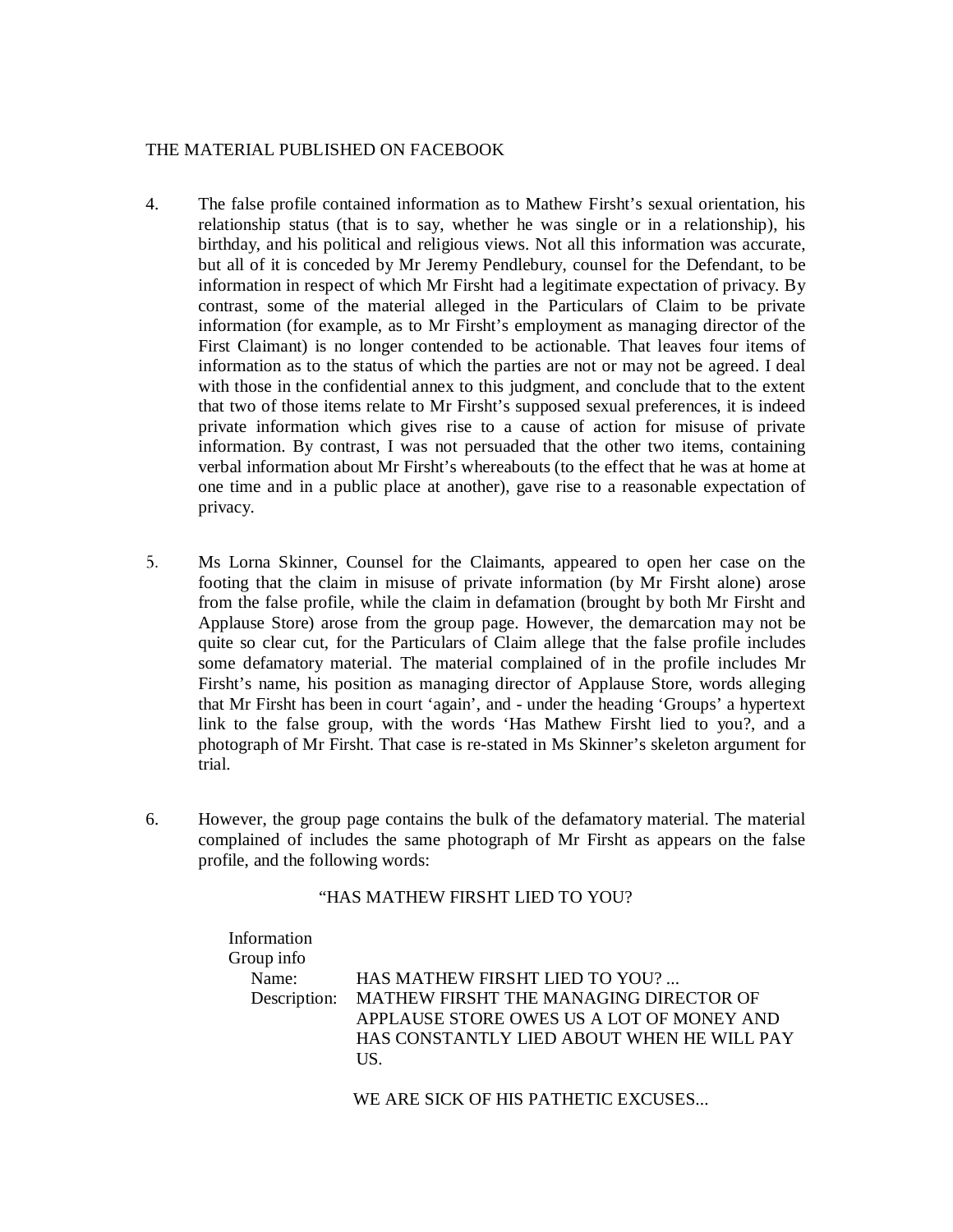#### HAS HE LIED TO YOU? DOES HE OWE YOU MONEY?

LET US HEAR FROM YOU AND JOIN THE GROUP. BE GREAT TO HEAR FROM YOU.

Contact info

 Website: WWW.APPLAUSESTORE.COM Country: England."

- 7. As I say, there is no dispute that the material complained of as being defamatory of the Claimants is indeed defamatory of them. Or rather, there is no dispute that the material complained of from the words 'Has Mathew Firsht lied to you?' to 'Has he lied to you?' is defamatory of the Claimants. I assume that this concession, made by Mr Pendlebury in his skeleton argument, embraces the first use of the phrase 'Has Mathew Firsht lied to you?' in the false profile, as well as the second use on the group page.
- 8. There is a very slight issue on meaning, namely whether the material bore the meaning that (as the Claimants plead) Mr Firsht owes substantial sums of money which he has repeatedly avoided paying by lying about when he will pay and making implausible excuses for not paying, and that as a result the Claimants are not to be trusted in the financial conduct of their business and represent a serious credit risk, or whether (as the Defendant maintains) it bears that meaning, but with the epithet 'substantial' removed. In those circumstances, there is no point in my setting out at length the well known principles which apply to the determination of meaning in defamation. It is sufficient to say that those principles are set out in the decisions of the Court of Appeal in *Skuse v Granada Television Ltd* [1996] EMLR 278 and *Gillick v Brook Advisory Centres* [2001] EWCA Civ 1263. The court is required to give the words the natural and ordinary meaning which they would have conveyed to the ordinary reasonable reader reading them once, a person who is neither naïve nor unduly suspicious, capable of reading between the lines and engaging in some loose thinking, but not avid for scandal; and over-elaborate analysis is to be avoided. It is hardly necessary to repeat that rubric to conclude that, given the statement that Mr Firsht 'owes ... a lot of money', the Claimants' meaning is wholly justifiable and, in my judgment, the correct meaning of the words complained of in so far as they were published to readers of both the false profile and the group page (such a reader being assumed to click on the hyperlink on the false profile and then to read the group page) or to readers of the group page alone. Plainly, that is not the meaning of the false profile alone, but as I understand it the Claimants do not rely on publication of the false profile alone for the claim in defamation.
- 9. There is no substantive defence, whether to the defamation or to the privacy claim. The only major issue on liability is whether the Defendant was responsible for creating the false profile and the group page and thereby for publishing them to those who visited either Facebook address.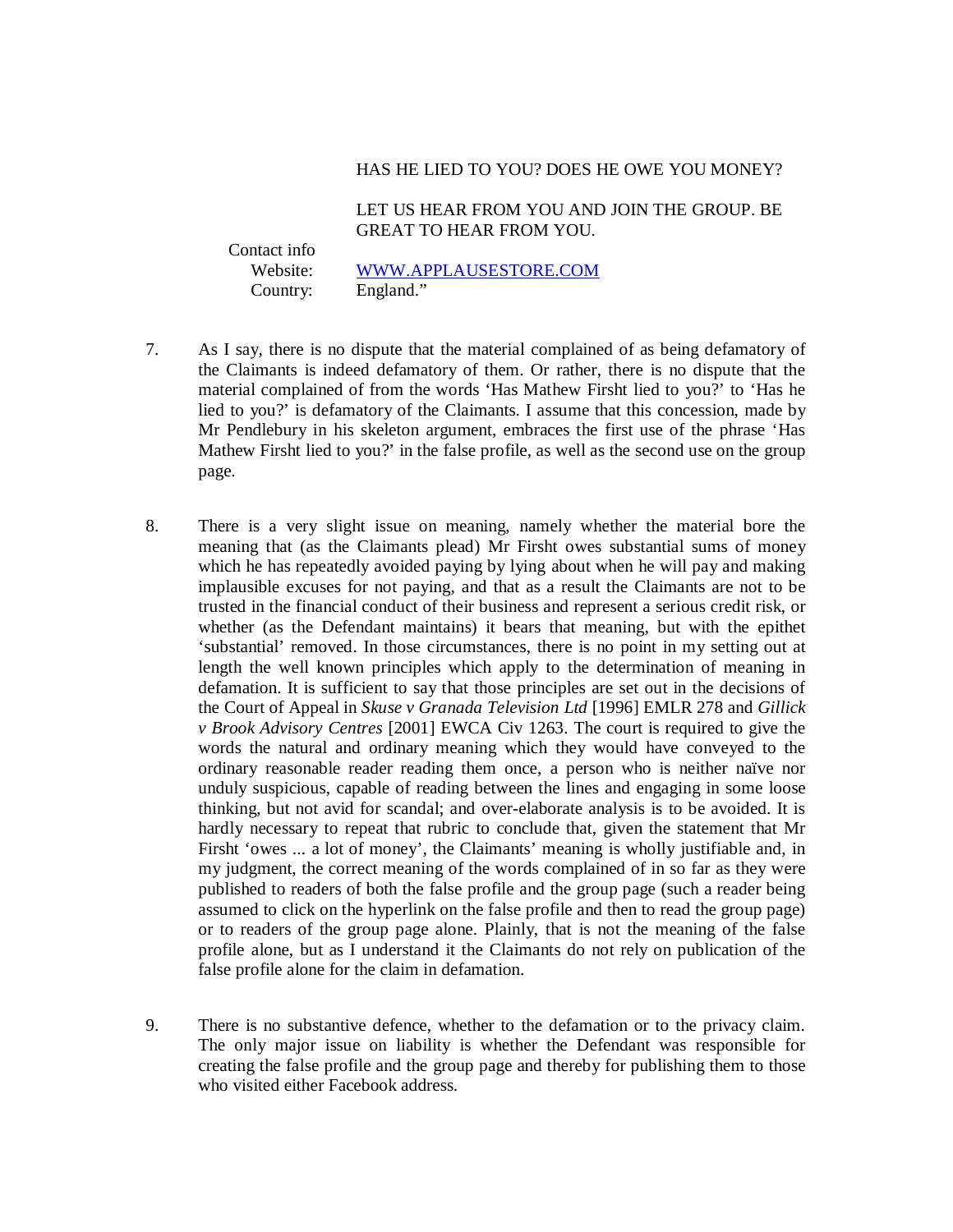#### DISCOVERY OF THE FALSE PROFILE AND GROUP

10. It was on  $4<sup>th</sup>$  July 2007 that Mr Firsht, who was with his twin brother Simon and his brother's girlfriend at the time, discovered the false profile and group page. His first reaction was: why would anyone do this and who could it be? The Defendant's name was one that came up, but only to be dismissed, since Mr Firsht saw no reason why Grant Raphael would hold a grudge against him, even though they had fallen out some years before. Facebook took down the offending material on Mr Firsht's request on 6th July 2007, and on 1st August 2007 his solicitors, Olswang, obtained a *Norwich Pharmacal* order against Facebook Inc for disclosure of the registration data provided by the user responsible for creating the false material, including e-mail addresses, and the IP addresses of all computers used to access Facebook by the owner of those email addresses. Facebook Inc provided Olswang with evidence, which is not contested, showing that the profile was created on a computer using an IP address which is accepted to have been the Defendant's, on the evening of  $19<sup>th</sup>$  June 2007, and that the group was created on a computer using that same IP address on the afternoon of  $20<sup>th</sup>$  June 2007. All the relevant activity was conducted from that IP address using three Facebook user identity numbers, one of which was the Defendant's, one of which was that of his girlfriend, Asa Hallonqvist, and the third of which was in the name of Mathew Firsht. There is no dispute that there were only two computers which could have used that IP address: they were the Defendant's desktop computer, which was kept in the study of his flat, and the laptop computer belonging to his girlfriend Asa Hallonqvist, which the Defendant often used. Both computers used a wireless router to connect to the internet, and the router employed the IP address which Facebook disclosed.

#### THE FACEBOOK ACTIVITY LOG

11. A composite activity log for the Defendant's IP address was compiled by Olswang from the material disclosed by Facebook, which was not so immediately accessible to the layman and used Pacific time (Facebook being based in California). Its contents are not disputed by the Defendant, except that Mr Pendlebury could not admit the final column, which represented Olswang's view of which activity was being carried on at different times. The log is agreed to show activity on the Defendant's IP address between 0820 hours BST on  $19<sup>th</sup>$  June and 2102 hours BST on  $20<sup>th</sup>$  June 2007. So far as relevant, the first column gives date and time in BST; the second, headed 'Script', gives the page or section on Facebook being accessed; the third, 'Scriptget', shows the activity being undertaken; and the fourth shows the name of the person whose Facebook user identity is being employed (not necessarily the same as the name of the actual user). What the activity log appears to show is a sequence of activity using the Facebook user identities of the Defendant, Ms Hallonqvist and 'M.Firsht'. There are no occasions when the log shows an overlap of times suggestive of the concurrent use of both computers in the Defendant's flat.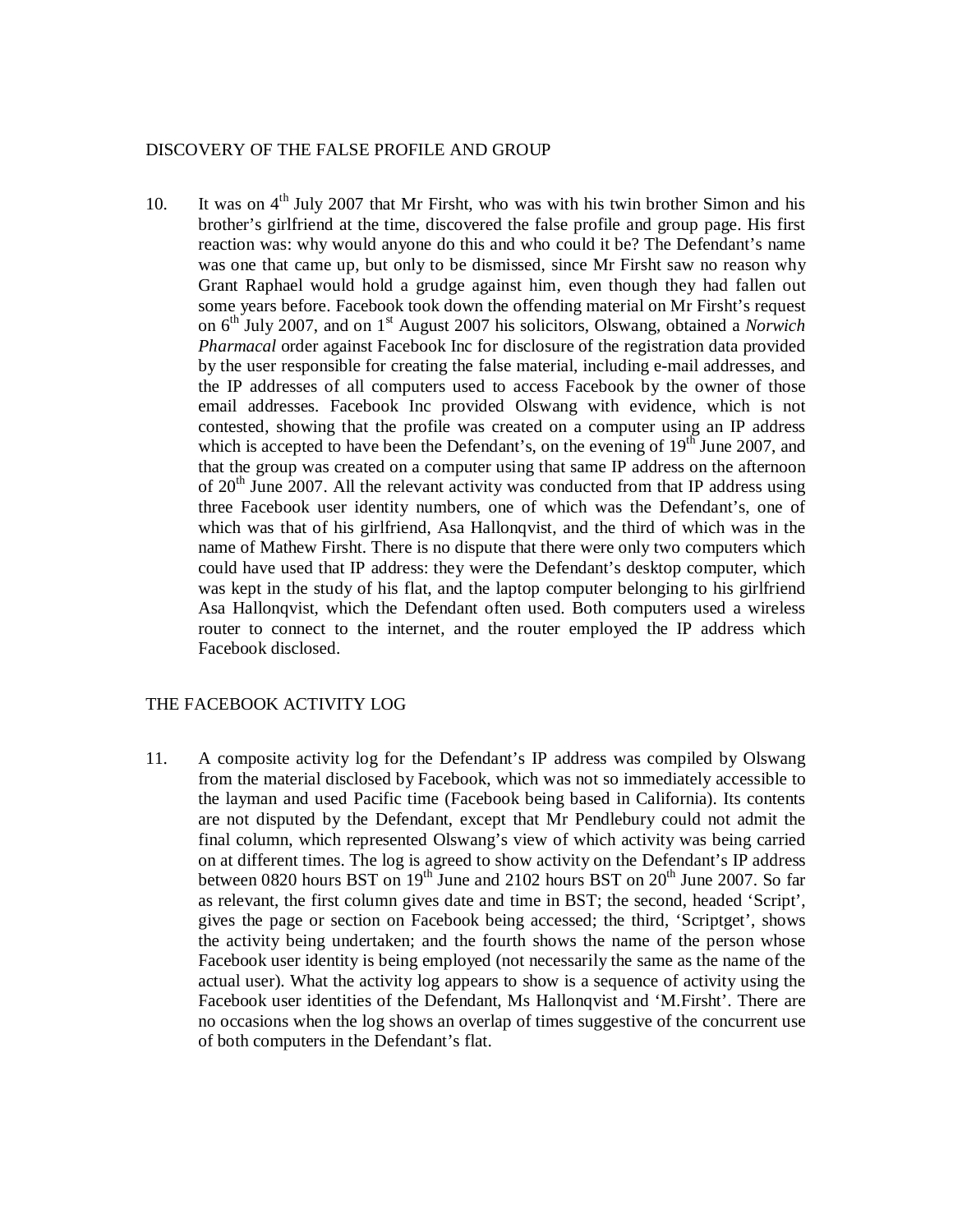12. That fact caused concern to Mr Pendlebury. The Claimants had served a witness statement of a Mr Max Kelly, chief security officer of Facebook Inc. It had been intended that Mr Kelly would give evidence by video link. Mr Pendlebury (who was instructed by the Bar Pro Bono Unit and therefore did not have the help of a solicitor) had been asked by Olswang to draft a series of questions to be put to Mr Kelly, but was unable to do so, and decided to raise all the necessary questions in crossexamination. Unfortunately, 10 days before the start of the trial Mr Kelly told Olswang that he would be unable to give oral evidence because of pressure of work. Olswang therefore served a hearsay notice in respect of Mr Kelly's witness statement. In the event, Mr Pendlebury did not object to Mr Kelly's statement being received as hearsay. His position, as I understood him, was that he did not contest the accuracy of any of Mr Kelly's evidence, but that Mr Kelly's evidence did not go far enough, and did not deal with the matters which he would have wished to put to him. For example, he had not been able to ask Mr Kelly what would have shown on the activity log if two computers had been used at once, and in particular if they had accessed Facebook at once. Would only the first computer's usage be recorded, or would the activities of both computers be recorded, albeit that they used the same IP address? He was understandably concerned that the court would be invited to draw adverse inferences from usage recorded on an activity log which was correct so far as it went but might not show the full picture, and he submitted that it would be unfair if the Defendant suffered as a result of this lacuna, as he called it, in the evidence. Subject to that caveat, he did not in the event object to the admission of Mr Kelly's evidence. I bear his warning well in mind, although he does face the difficulty that Mr Kelly's statement says in terms that the activity log produced by Facebook Inc shows all the activity on Facebook from Mr Raphael's IP address on  $19<sup>th</sup>$  and  $20<sup>th</sup>$  June 2007. On the face of it, that evidence is clear and unqualified.

### FRIENDSHIP AND FALLING OUT

13. Mathew Firsht is in his late 30s. He grew up in Brighton. He left school at 16 and had a number of jobs, including working as a runner for independent television companies, before setting up his own company, Power House Film and TV Ltd ('Power House'), in 1991. He did so with a friend, Marc Jay. Powerhouse specialised in researching and organising live television audiences. He and Marc Jay fell out towards the end of 2000, as a result of which Mr Firsht resigned from the company, although he retained his shareholding. Power House went into administration in mid 2001 and was eventually dissolved. Meanwhile, at the end of 2001 Mr Firsht had set up his own company, Applause Store, which has been extremely successful. It has become the leading supplier of audiences for television shows, and is expanding to America. Despite the growth of the company, Mr Firsht plays a very public part in many shows: for example, although his company employs a team to look after and coordinate audiences, he is personally commissioned by the producers of Britain's Got Talent to oversee the entire audience operation for each transmission, and in consequence his credibility and reputation - which has taken nearly 20 years to build up - are very important to him. Not surprisingly, he is well known in the television industry.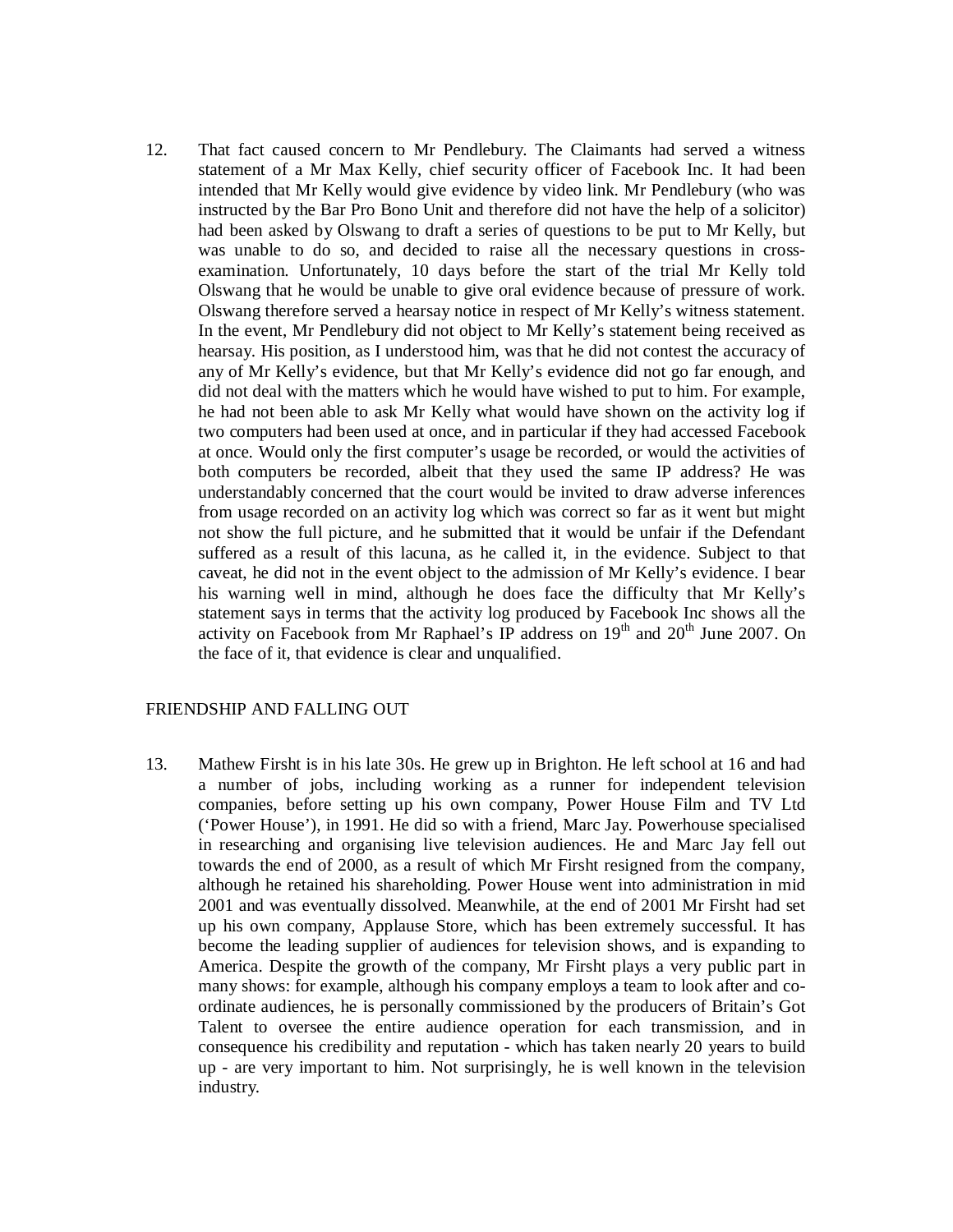- 14. Mathew Firsht first knew Grant Raphael, the Defendant, when they were boys at school together in Brighton. They became good friends when Mr Firsht was 18. With Mathew's twin brother Simon, Marc Jay, Richard Jay (Marc's brother), Sam Wyner and Phil Brookes, they formed a group of friends who spent a lot of time in one another's company and several of them went on holiday together. For some years the group remained in close contact in adult life, for after Marc Jay and Mathew Firsht formed Power House they found work for Grant Raphael as a freelance cameraman, and Sam Wyner and Marc's father, Brian Jay, were company employees. It is notoriously difficult to combine friendship and business, and serious internal difficulties at Power House led to the dismissal of Sam Wyner and Brian Jay. That in turn led to the falling out of Mathew Firsht and Marc Jay. Marc Jay wanted to reappoint his father to take over his role in managing the company, and Mathew Firsht was adamantly opposed to the proposal. They were deadlocked, and Mathew Firsht felt that he had no choice but to resign. This was in about November 2000, although Mr Firsht had earlier believed (and said in his witness statement as it originally stood) that it had been a year earlier, in about November 1999. He accepted that he was not good with dates.
- 15. It was Mathew Firsht's evidence that he discussed resigning with Grant Raphael, who said that he understood how Mr Firsht felt and thought that he was doing the right thing, because it was not appropriate to reinstate Brian Jay. He was 100% sure that he had discussed the matter with Mr Raphael, as friends, in confidence, at Mr Firsht's house in Covent Garden. He was decorating his hall at the time, and Mr Raphael was sitting on his brother Simon's bed. A 'week or two' after his resignation, on his recollection, he found out from Phil Brookes that Grant Raphael had moved into his vacated office at Power House. This he considered very two-faced. He called Grant Raphael who, he said, became argumentative and could not understand how offensive it was for a good friend who had been supportive of his position should have moved into his office so soon after his resignation. A few days later, Grant Raphael telephoned to try to patch matters up, but so far as Mathew Firsht was concerned, the damage was done. It was also his evidence that he discovered several months later that Mr Raphael was using Power House to launch his own services through a new company, Perfection Film and Television ('Perfection'). He felt that Mr Raphael was profiting from his resignation, and he felt betrayed. He had not seen or spoken to Mr Raphael since. However, he did not hold grudges and quickly forgot about the whole episode. He had moved on and wanted to concentrate on his new life. I should mention that Simon Firsht ceased to be in touch with Mr Raphael, for the same reasons, and from that point on he also did not see or speak to Mr Raphael.
- 16. Mr Raphael did not accept that Mr Firsht discussed resignation with him. He remembered a conversation with him about Brian Jay, but the news of Mr Firsht's resignation came as a shock to him. The conversation which he remembers is likely, it seems to me, to have been the conversation which Mr Firsht describes, because it was the proposed role of Brian Jay which eventually made Mr Firsht feel that he had to resign. It probably does not matter whether resignation was discussed (as Mr Firsht believes), for it is clear that Mr Firsht did discuss his concerns about Power House with Mr Raphael. As for the reason for their falling out, Mr Raphael said that he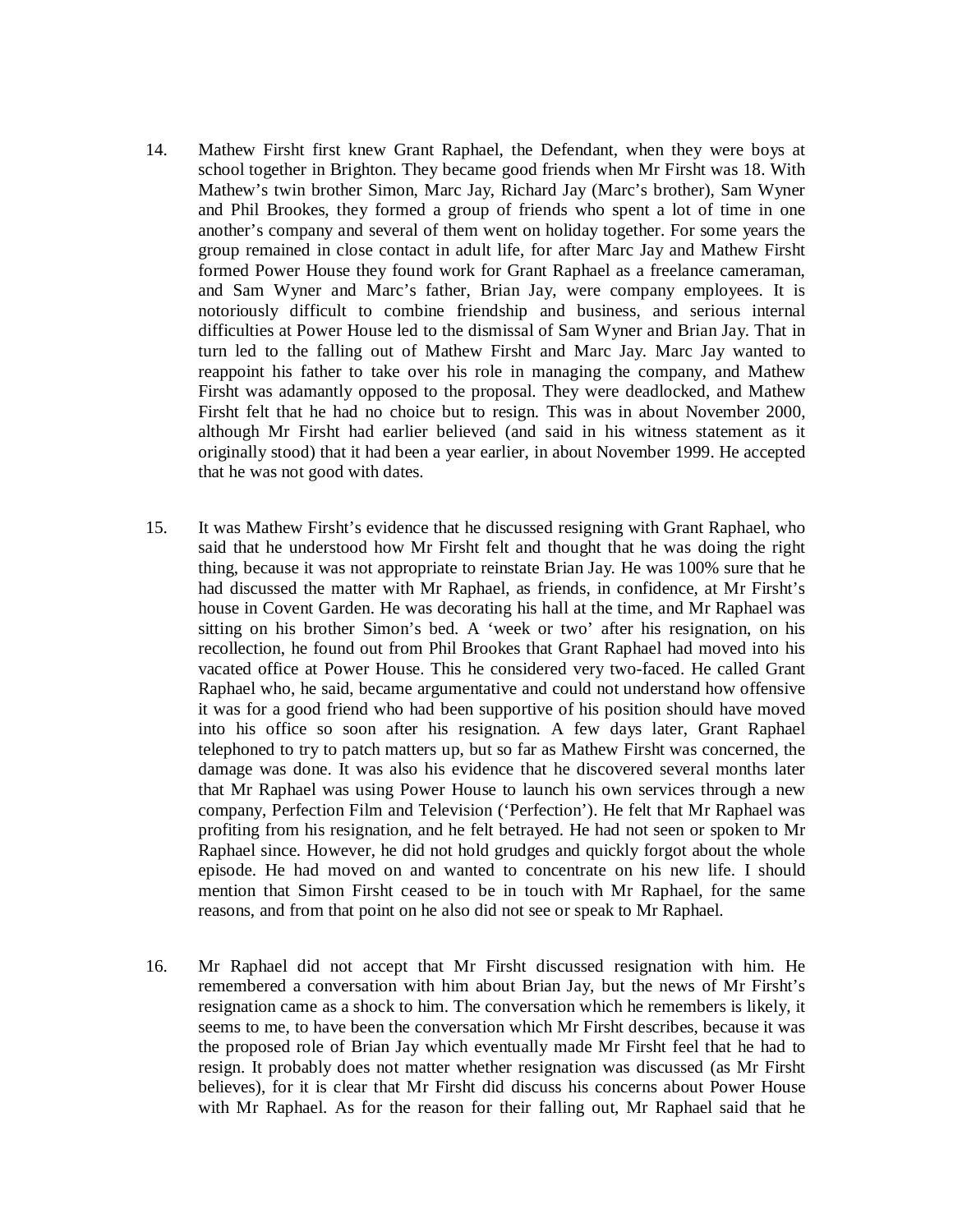sympathised with Mathew Firsht's wish not to take back Brian Jay, yet he also sympathised with Marc Jay, and he felt that he was in a very difficult position. He was caught in the middle, and he felt that he had to make a choice between two close friends, because he could not remain friends with both. He made a conscious choice not to remain friends with Mr Firsht, and spoke to him only once after their friendship ended, which was an occasion a few months later when he dropped Phil Brookes off at Mr Firsht's house in Covent Garden, and on seeing Mr Firsht, left his car to see if reconciliation was possible. He was greeted, he said, by angry shouting, so drove off.

- 17. Mr Firsht was cross-examined at some length about the date when he and Mr Raphael fell out. He accepted (on being shown the certificate of the company's incorporation) that Perfection had not been formed until December 2001, but insisted that did not mean that Mr Raphael had not moved in shortly after his own resignation from Power House; nor did the fact that Mr Raphael was still working as a cameraman for the Big Breakfast, a Channel 4 programme: many cameramen also ran businesses. Indeed, it emerged from Mr Raphael's own evidence that when he was employed on the Big Breakfast he finished work by 10-10.30am, and he admitted that he did do some freelance work, including work for Power House. However, he insisted that he had not moved into the Power House offices until January 2002. He had been employed as a cameraman by Big Breakfast until December 2001 or January 2002, and to run his new Perfection business he had to move into the new office, and obtain funds and leases to buy equipment. He produced documents which clearly showed that in January 2002 he opened a new account with HSBC, set up a telephone line at 3 Bedfordbury in Covent Garden, the address of Power House, wrote his first cheque for rent to World Wide Power (apparently another name of Power House). He registered Perfection for VAT in February 2002 and incurred a number of other expenses. At least from January 2002, Mr Raphael (or his company) was renting an office in Power House's building on what appears to have been arm's length terms.
- 18. Mr Phil Brookes, who now works for Applause Store and has been a friend of both Mathew Firsht and Grant Raphael since his teenage years, also gave evidence about the circumstances in which the two friends fell out. He was caught in the middle, because he sympathised with Mathew Firsht's position, and he felt that he had to distance himself a little from Mr Raphael, because although he was not then working for Mr Firsht he felt awkward when Mr Raphael spoke critically and in a derogatory manner about him. However, he and Mr Raphael had not fallen out as such, and they remained 'friends' on Facebook.
- 19. Ultimately, I do not consider that much of this detail is very important. It does not matter precisely when Mr Firsht and Mr Raphael fell out: what matters is that they did fall out, and that for a number of years before 2007 they had not been in touch with one another. Nor does it matter precisely when Mr Raphael moved into the Power House building. What is important is that (as I accept) Mr Firsht and Mr Raphael discussed the situation at Power House, that Mr Firsht believed that Mr Raphael had been sympathetic to his concerns yet had moved in to his old offices shortly after his resignation, and that his belief, right or wrong, led him to regard Mr Raphael as a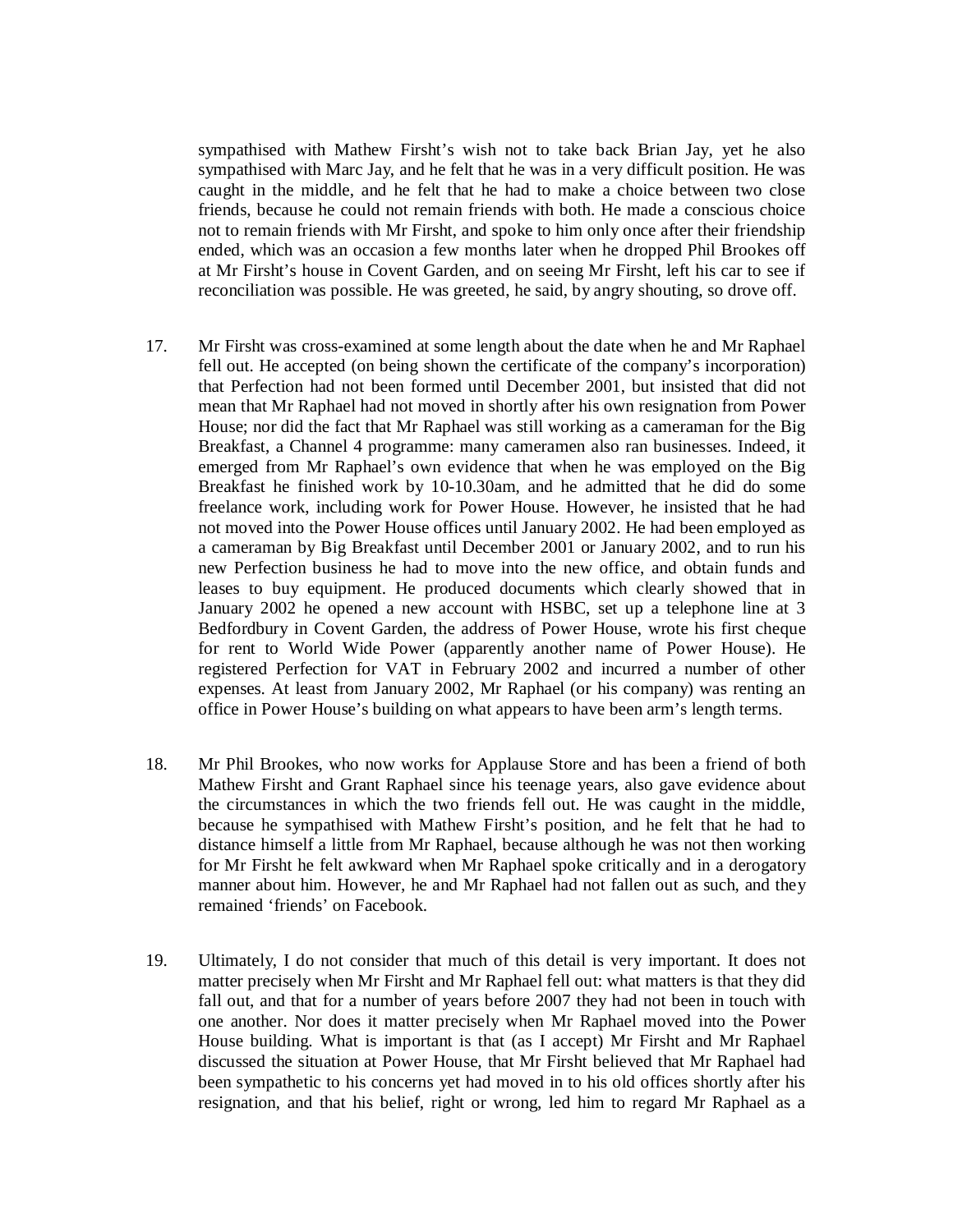friend who had betrayed him. It is common ground that their friendship came to an end as a result of the split between Marc Jay and Mathew Firsht, and that after the falling out - whenever exactly it took place - all friendly and social relations were over. In the years that followed, Mr Firsht recovered from the blow which he had suffered at Power House, and built up Applause Store into a very successful business. He said that he did not harbour a grudge, and that he simply moved on and got on with his life. I find that entirely credible. He is plainly a businessman of singleminded drive and dedication, and he did not strike me as being the kind of man to waste valuable time on ancient disputes. By contrast, Mr Firsht's erstwhile friends did not prosper. Power House, which with Mr Firsht's departure had lost the important part of its business which involved audience organisation, went into decline and ultimately out of business; and Perfection, Mr Raphael's company, traded for four or five years but ultimately became uneconomic and went into voluntary liquidation. By the time with which this case is ultimately concerned, Mr Firsht was prospering and highly successful, and Mr Raphael was not.

#### THE DEFENDANT'S SITUATION IN JUNE 2007

20. In June 2007 Mr Raphael lived at Willow Road in Hampstead, some 7 or 8 minutes from Hampstead Underground station. He had a flat there, which he rented: as he said, he was not a rich man. From the front door, a hallway turned sharply left. There was a shower room and WC near the front door. Beyond the first left turn, the kitchen lay straight ahead. Before that, another left turn led to a second hallway, running between the bedrooms and the living room. It had a door on the left to a spare bedroom-cum-study and, beyond it, another door to the main bedroom, which had an ensuite bathroom. Anyone heading for the living quarters would go straight past the second hallway, and turn left just before the kitchen into a more or less rectangular living room. This had a dining area by the door into the kitchen, and two double doors or French windows which opened onto an outside terrace or patio. Asa Hallonqvist, who is from Sweden, had been dating Mr Raphael for about three weeks as at 19<sup>th</sup> June: they were not living together, but she often stayed with him for the night. There were two computers in the flat on  $19<sup>th</sup>$  and  $20<sup>th</sup>$  June: one was Ms Hallonqvist's laptop computer, which Mr Raphael often used, and the other was a desktop computer which was kept in the study or spare bedroom, the first room on the left in the hallway which separated the living room from the bedrooms. Although not (on his own assessment) a rich man, Mr Raphael had some valuable possessions. He explained that he is fascinated by gadgets, and he had a very expensive plasma television which cost him about £3500, an I-Pod and speakers worth perhaps £500, a DVD player, a video recorder, a digital camera, and the like. He was a reasonably tidy person, he said. He produced photographs of his flat, which he said showed fairly accurately its state of tidiness. They show what I would call a neat and tidy living room, not very large, but of a reasonable size: perhaps 12 or 15 feet wide, to judge from the furniture. It is not possible to tell the room's length, but from Mr Raphael's evidence that in 2007 the dining room table would have been visible in one of the photographs, it is clear that the distance from the far end of the living room, where the fireplace and wall-hung plasma television were, to the dining room table, would have been no more than perhaps 20 feet. In 2007, he had an L-shaped sofa which, he said, occupied the space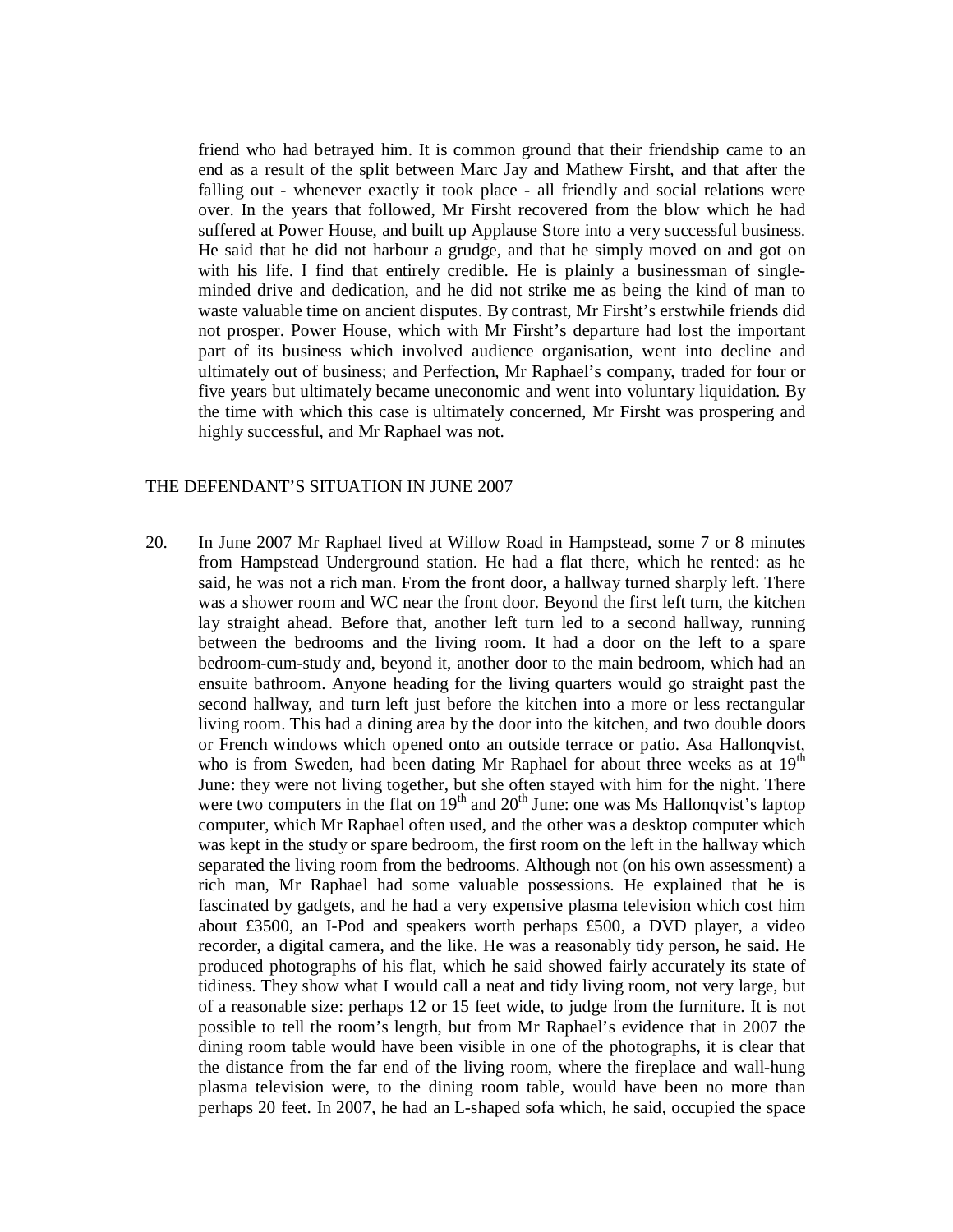taken up by the two blue sofas shown in the photographs. In other words, the Lshaped sofa would have been arranged with one part of the L against the left hand wall of the living room (the wall behind which lay the central passage) and the other part of the L with its back towards the dining area and kitchen door.

21. He registered as a Facebook user in April 2007, so he was a fairly new user as at June of that year, but he said that it became addictive. He used it more for professional than social reasons. He would leave it open on his study desktop computer, which was an old machine that took a long time to switch on and off. When he had guests he would from time to time play with his computer - I took him to be referring to Ms Hallonqvist's laptop, which he was certainly using on the evening of  $19<sup>th</sup>$  June. He was a bit obsessive about computers, he said. He was on the London network of Facebook, where he believed that anyone on the network would be able to see his profile unless he altered his privacy settings to restrict access. He accepted that if the user clicks on the 'privacy' link on his profile page, he is taken to a section where privacy settings can be adjusted, for example so as to prevent any but friends from accessing his profile and contact information. He thought that he had used those settings to block some people.

# THE EVENTS OF 19<sup>TH</sup> JUNE 2007

- 22. The Claimants were not able to give any oral evidence about what happened on  $19<sup>th</sup>$ or 20<sup>th</sup> June 2007. Their evidence consisted of the hearsay statement of Max Kelly and the activity log. As I have already mentioned, the activity log shows all the activity on Facebook on  $19<sup>th</sup>$  and  $20<sup>th</sup>$  June from Mr Raphael's IP address. Before 4.35pm on 19<sup>th</sup> June, only Ms Hallonqvist accessed Facebook from Mr Raphael's IP address. Mr Raphael's usage started at 4.35. From then until 4.48pm on  $19<sup>th</sup>$  June a user using Mr Raphael's Facebook identity was accessing Facebook. He accepts that he was the user. It appears that he looked at his own profile and searched for three people (Mike Cunliffe, Ali Trott and Alicia Pau). I say that he appears to have searched for them: what appears on the activity log (under the column 'script', which according to Mr Kelly shows the Facebook page being viewed) is the letters 's.php', and (under the column 'scriptget', which shows any parameters passed to the script) 'q=[firstname]+[secondname]. So, in the case of Alicia Pau, the log shows 'q=Alicia+Pau'. Asked about these entries in the log, Mr Raphael accepted that they showed him searching for the three, and that he had indeed done so. They were all people whom he knew; Alicia had been his girlfriend.
- 23. Mr Raphael came back onto Facebook from 5.03 until 5.20pm. He accepted that during that session (as the entries suggest) he searched for Nathan Hill (a cameraman), Mathew Firsht, Simon Firsht, Dani Roams and Sam Wyner (who was not really, he said, a good friend). He accepted also that the log showed him looking at Simon Firsht's profile and at photographs on his profile. It was put to him that at 17.16.34 BST the log appeared to show him blocking Simon Firsht: the column 'scriptget' shows a formulation which includes Simon Firsht's name and the word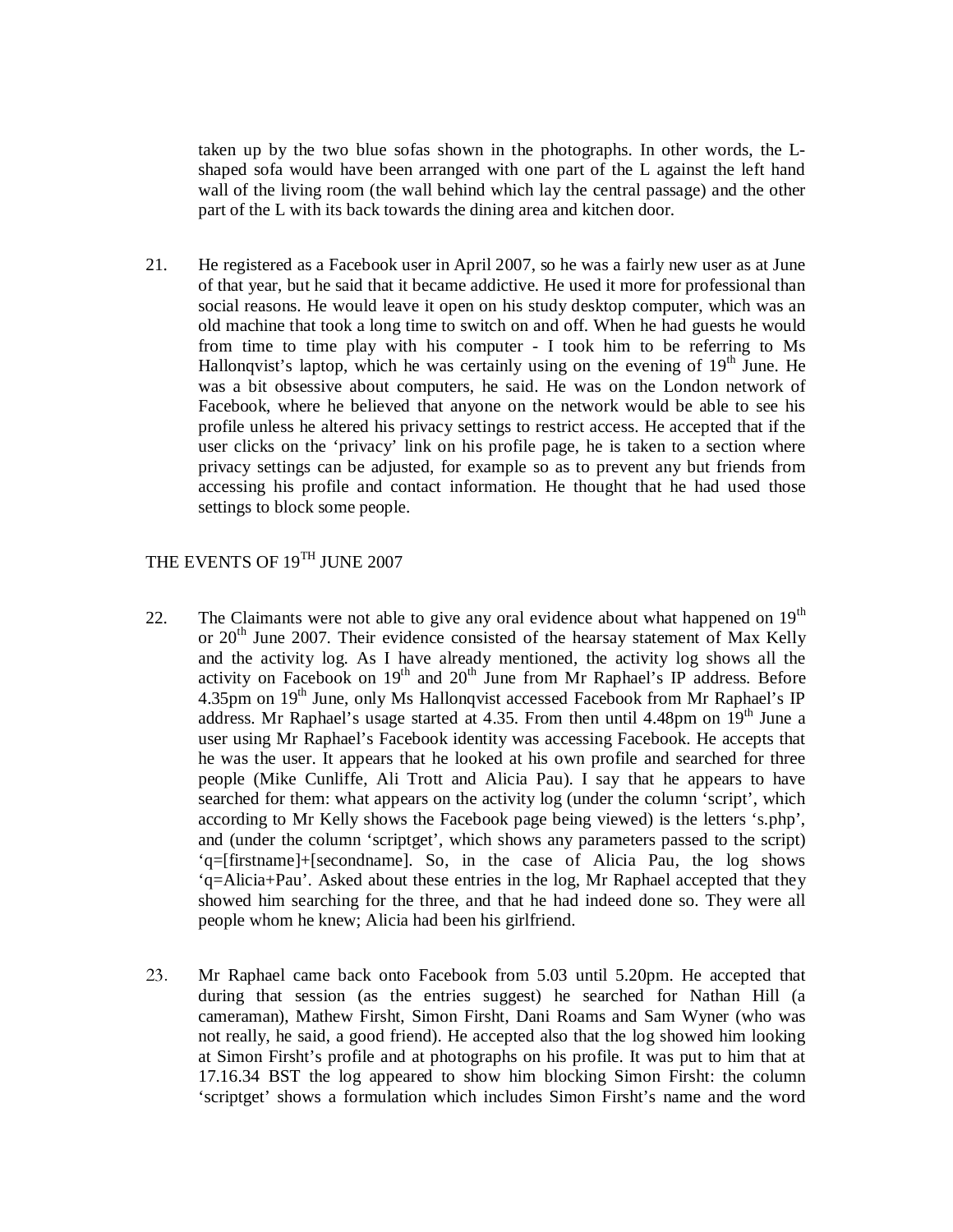'block'. He said he thought he was doing that: maybe, he said, he did not want Simon Firsht to see his Facebook page. He also accepted that the log appeared to show him trying to block Mathew Firsht. He agreed that Mathew Firsht did not then have a Facebook profile, so he suggested that he might have blocked Mathew because he had blocked Simon. He logged off Facebook at 5.20pm and came back online at 5.33, remaining on Facebook under his own user identity until 5.40pm. The next entry in the log did not occur until 9.04pm, over 3 hours later.

- 24. Mr Raphael pointed out that it was not until  $21<sup>st</sup>$  August 2007, when he received a letter from Olswang, that he had any reason to remember the events of  $19<sup>th</sup>$  and  $20<sup>th</sup>$ June, and that after some 8 weeks he had no clear recollection of conversations or people's movements, nor (although he did not dissent from the data in the activity log) of the tasks which he performed on the two computers during those two days. Lapse of time apart, his memory was not helped, he said, by the facts that at the time there was no reason to remember the evening, and that he had held a party that evening, at which (unusually on a weekday) he had drunk alcohol). I would have thought that the second fact (and, as will be seen, the presence at the party of complete strangers who stayed the night and, apparently, much of the next day) might have amounted to a reason to remember the evening, but of course I accept the difficulty of remembering events in detail after even a few weeks.
- 25. Mr Raphael's evidence was that at about 6pm on the evening of  $19<sup>th</sup>$  June he met up with two friends from work, Cein McGillicuddy and Matt Pothecary, at a local Hampstead bar, the Bar Rhumba. He had not eaten, and was not normally a heavy drinker, so a few pints of beer went to his head rather quickly. I pause there, because there was a good deal of evidence about Mr Raphael's temperate drinking habits in earlier years. I did not find that evidence helpful. That fact that neither Mathew nor Simon Firsht remembered him ever drinking alcohol in the 1990s (while by contrast Phil Brookes, who gave evidence for the Claimants, said that he did remember Mr Raphael having a drink with him in Somerset in 1992, although later in the 1990s he was a non-drinker) has no useful bearing on his behaviour in 2007. I see no reason not to accept that he was an occasional drinker and that he had a few alcoholic drinks during the evening of  $19<sup>th</sup>$  June. He stayed in the bar for perhaps two hours, after which his girlfriend Asa Hallonqvist joined them with two friends of hers who were visiting England, Alejandro Meizoso and Josefin Gustavsson. At some point, two friends of Cein, known as Andy and Dan, also joined them. He had not met them before that evening. The party now consisted of 8 people, all of whom he either knew or had been introduced to that evening. At around 8pm, they all left the bar and walked back to his flat. Asa Hallonqvist's evidence tended to agree with that estimate of the time, for she thought that she had arrived at the bar at around 7.30pm, and stayed there for 30 minutes or so.
- 26. Somehow, Mr Raphael said, four 'strangers' came back to the flat with the party, making 12 people in all. 'Strangers', in inverted commas, is how he himself described them in his witness statement, although Mr Pendlebury preferred to call them the 'new acquaintances', or 'new companions'. He could not recall specifically inviting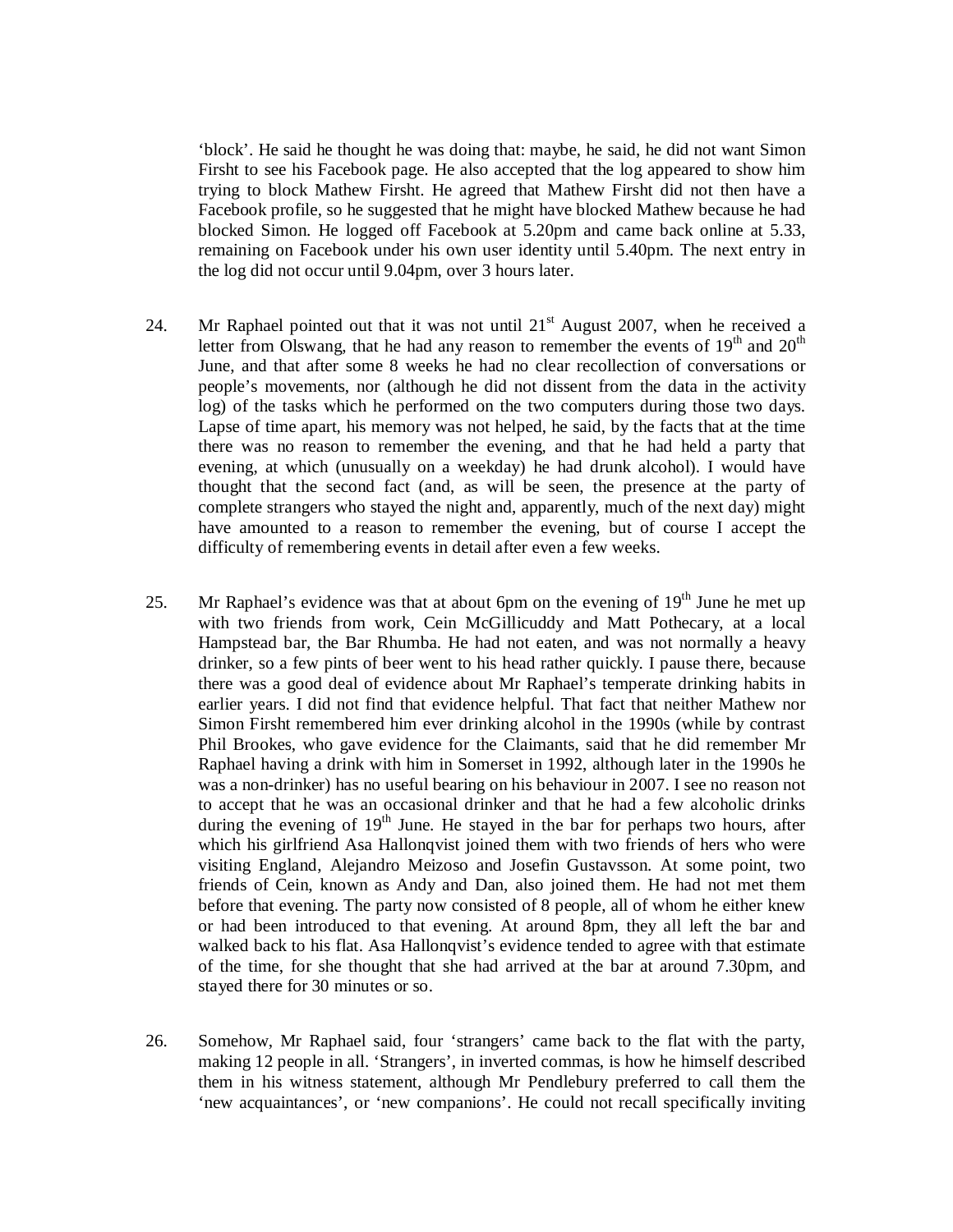them, nor did he know who had invited them, but he did not recollect wondering why they were there. He did not usually invite strangers back to his flat, although he claimed that he had done so before. He accepted in cross-examination, with some reluctance, that it was 'reasonably' out of the ordinary for him to do so. He could not remember introducing himself to them, or offering them drinks: he thought they helped themselves to drinks, which were in the kitchen. He could only remember their names in very rough terms: there was a girl called Vicky, a girl named Zoe, a girl named Nicko or Nikoo and a boy called Arun or Adam. Ms Hallonqvist thought that there had been five 'strangers', three girls and two men, who were not Mr Raphael's friends, although she did not know whether or not they were known to him, but they seemed to have been invited anyway. It does not appear that Mr Raphael spoke to them much if at all during the evening, for he was on the patio with his friends most of the time, talking and using Asa Hallonqvist's laptop computer to access Facebook. He agreed with Ms Hallonqvist's recollection that he was on the patio, she was in the living room - I understood her to mean on the L shaped sofa - with her friends, while the 'strangers' were up at the kitchen end of the living room, around the dining room table, and in the kitchen itself. There were therefore at least three separate groups of people at the gathering, although - given the size of the flat - they were not very far apart, and there was some degree of intermingling between the 'strangers' and Ms Hallonqvist's group, for although on her account they mainly sat and socialised among themselves, they did also talk to her friends, and she met them briefly. But she did not pay them much attention, and thought that she would not have noticed if one had disappeared for an hour. They were not behaving suspiciously.

- 27. At some point in the evening, Mr Raphael went to bed. Ms Hallonqvist and Mr Raphael thought this would have been at around 10pm, although Ms Hallonqvist accepted that it could have been half an hour later. Asked if he was not leaving her with strangers, Mr Raphael said that he was not deliberately doing so, and in any event they did not strike him as terrible people - just youngish people. At this point, Asa Hallonqvist's friends decided to leave, and did in fact leave about 20 minutes later. Mr Raphael's friends at the other visitors remained in the living room and patio, and continued talking and drinking. Mr Raphael, she said, appeared happy to let them stay on. She thought they were all known to him. She joined Mr Raphael in his bedroom, and went to bed about 45 minutes after he did.
- 28. It is necessary now to return to Facebook. The activity log shows that a user employing Mr Raphael's identity logged on to Facebook again at 9.04pm, perhaps an hour into the party. Mr Raphael accepted that he was the user. During that session, he searched for Ben Brewin and Hamish Hamilton, both of whom were in the television industry; for Phil Brookes; for Russell Hicks, who, he accepted, was a mutual friend of his and Mathew Firsht; for Elle Phillips and Mitchell Phillips, of whom Mitchell was a good friend known to Mathew Firsht from Brighton days; for Olivia Lee, another person whom he knew; for Paul Shampalina, Daniel Levene and Mark Shaw, friends from Brighton days; for Max Lewis, and for Emma Spitzer. He accepted that the log appeared to show him reading a message from Russell Hicks. Messages on Facebook change in appearance, he said, once they have been read, rather as they do on Outlook Express. He accepted that the log appeared to show him blocking Amanda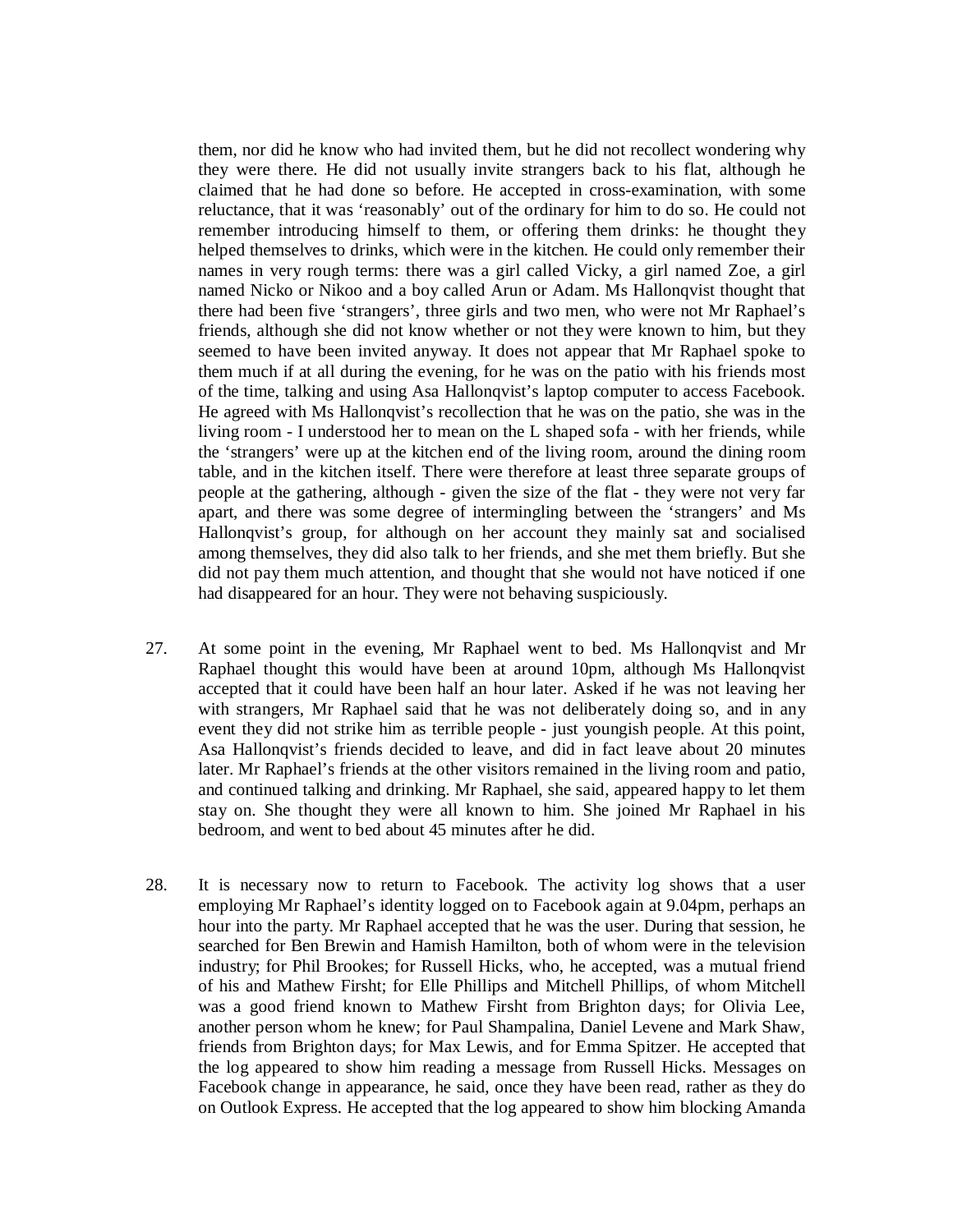Shaw, possibly because she was a 'massive gossip', and Carl Spitzer, a friend of his: he was not sure why he did not want Carl to see his profile. He accepted that the log appeared to show him going into the privacy section of his own profile, apparently limiting the accessibility of his profile. He logged off under the user name G Raphael at 9.24.50pm. As I say, he accepted that at that point he was the user.

- 29. At 9.25.31pm, a computer at Mr Raphael's IP address accessed Facebook again. The last entry for that session is timed at 9.28.49, but it is not clear to me whether that was in fact the time when the user logged off, or simply the time of the last action during that session. The log shows the user as 'null'. At 9.33.44, the computer again accessed Facebook, but this time under the user name 'M Firsht', with a new user identity number. That time coincides precisely with the moment when, as is not disputed, the false profile of Mathew Firsht appeared on Facebook. On the screenprint of the false profile, under the date June 19, the words appear: 'Mathew joined Facebook. 9.33pm'. In cross-examination, Mr Raphael accepted that to register for Facebook you have to provide the details of the user and an email address. The user is then sent an email, which contains a link on which he clicks to complete registration. It was suggested to him that during those minutes that was precisely what he was doing: he was creating the false profile in the name of Mathew Firsht, and waiting for the validatory email to come through. Mr Raphael insisted that it was not his doing, but in my judgment it is clear beyond any doubt that during the period (between 3 and 8 minutes) the false profile was created on a computer at Mr Raphael's flat. That computer was either the laptop which Mr Raphael was using, or it was the desktop in the study/spare bedroom. If it was not Mr Raphael's doing, the profile must have been created by someone else at the party, presumably one of the 'strangers', and the process must have been commenced 41 seconds, at most, after he himself left Facebook. Even making full allowance for Mr Pendlebury's note of caution about the lack of information about the possibility that two computers were being used simultaneously, and about how the Facebook log would cope with two simultaneous visits from computers at the same IP address, the coincidence of timing is telling.
- 30. At 9.33.44, as I have said, the user posing as 'M Firsht' logged on to Facebook, and remained on the site until 9.42.38. During that period, the user searched for Grant Raphael, apparently entered the words Applause Store, and searched for the name Simon Firsht. This, as Ms Skinner observed, was something of a coincidence, given that Mr Raphael had himself searched for Simon Firsht earlier that evening.
- 31. At 9.42.54pm, the user identity changed on the log. Facebook was now accessed by a user who employed the username G Raphael. Mr Raphael did not think that it had been him, and suggested that one of the strangers must have been messing around with the desktop computer. His Facebook profile would have been open on the computer, he maintained. During that session, the user appeared to access Mr Raphael's privacy settings.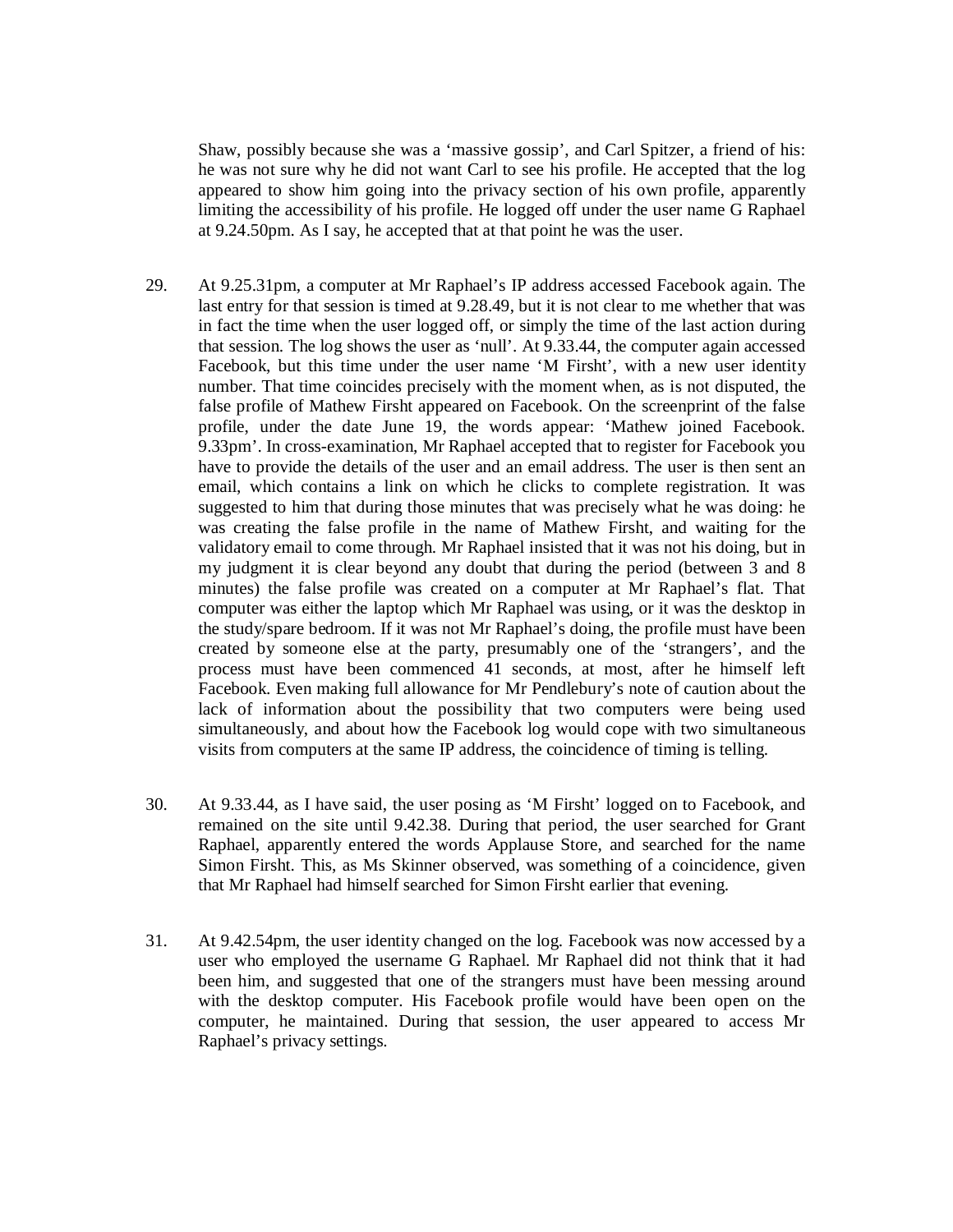- 32. The activity log shows that at 9.44.28pm the user calling himself or herself M Firsht logged back on to Facebook. Ms Skinner suggested that the profile 'switched', to which Mr Pendlebury protested that it was possible that two computers were in use simultaneously and both accessing Facebook. That might theoretically be possible, and of course I do not know what the effect on the activity log would be if that were the case, but - as I have said before - it is Mr Kelly's evidence that the activity log for Mr Raphael's IP address shows *all* the activity on Facebook during 19<sup>th</sup> and 20<sup>th</sup> June, and moreover if two computers were being used simultaneously it would be curious indeed if the activity log at one moment showed a user under the name M Firsht on the desktop computer (as it would have had to be), and at the next moment, and without any overlap of time, a user under the name G Raphael on the laptop. One might expect that it would show one, or both, but not one, then the other, and then the first one again. It is surely more probable that, after 9.24.50pm (the time of the last activity for which Mr Raphael accepts that he was responsible), the same user was accessing Facebook, whether from the desktop or the laptop. At all events, the false M Firsht logged back on at 9.44.28pm. As is clear from the screenprint of the false profile, 9.44pm is the exact moment when Mathew Firsht is shown as having joined Facebook's London network. Moreover, in under a minute the user had searched for Mr Raphael's profile. The last entry for that session is timed at 9.46.21.
- 33. 28 seconds later, the log shows a user accessing Facebook under Mr Raphael's user name. The user searched for Max Lewis, for whom a search had been made at 9.17.01pm during the last session in which Mr Raphael accepted that he had been the user. That was a very short session. The first entry is timed at 9.46.49; the last at 9.47.58.
- 34. At 9.48.12pm, the pseudo 'M Firsht' is shown to have logged on again. This time, the user searched for Simon Firsht's profile, and the log appears to show, as Mr Raphael accepted, that a photograph on that profile was being accessed and added to the false profile. It was Simon Firsht's evidence that the photograph of him and his brother which appeared on the false profile had been taken from his profile. It had been posted on his profile by a friend. His evidence was that anyone would have been able to see it on his profile, because then he used no privacy settings. After about a minute in which the log shows 'null' user, the pseudo 'M Firsht' returned to Facebook at 9.59.47pm and searched for 'Gay Groups'. That session ended at 10.06.54, and the log then shows a session which lasted only a few seconds, under the G Raphael username. The user searched again for Simon Firsht. At 10.07.38, the log shows that the 'M Firsht' user was logged on again, and immediately searched for Simon Firsht, then someone called Petrina Good, whom Mr Raphael knew (she was head of production at the production company Endomol, and he had worked with her) and then searched for him, Mr Raphael.
- 35. Thirty seconds after the last entry on the 'M Firsht' session, at 10.11.51pm, the 'G Raphael' user logged on. Mr Raphael accepted that, as the log appears to show, the user had tried to block Mathew Firsht from finding his, Mr Raphael's profile. He did not know why. The user (Mr Raphael did not think it was him) then searched for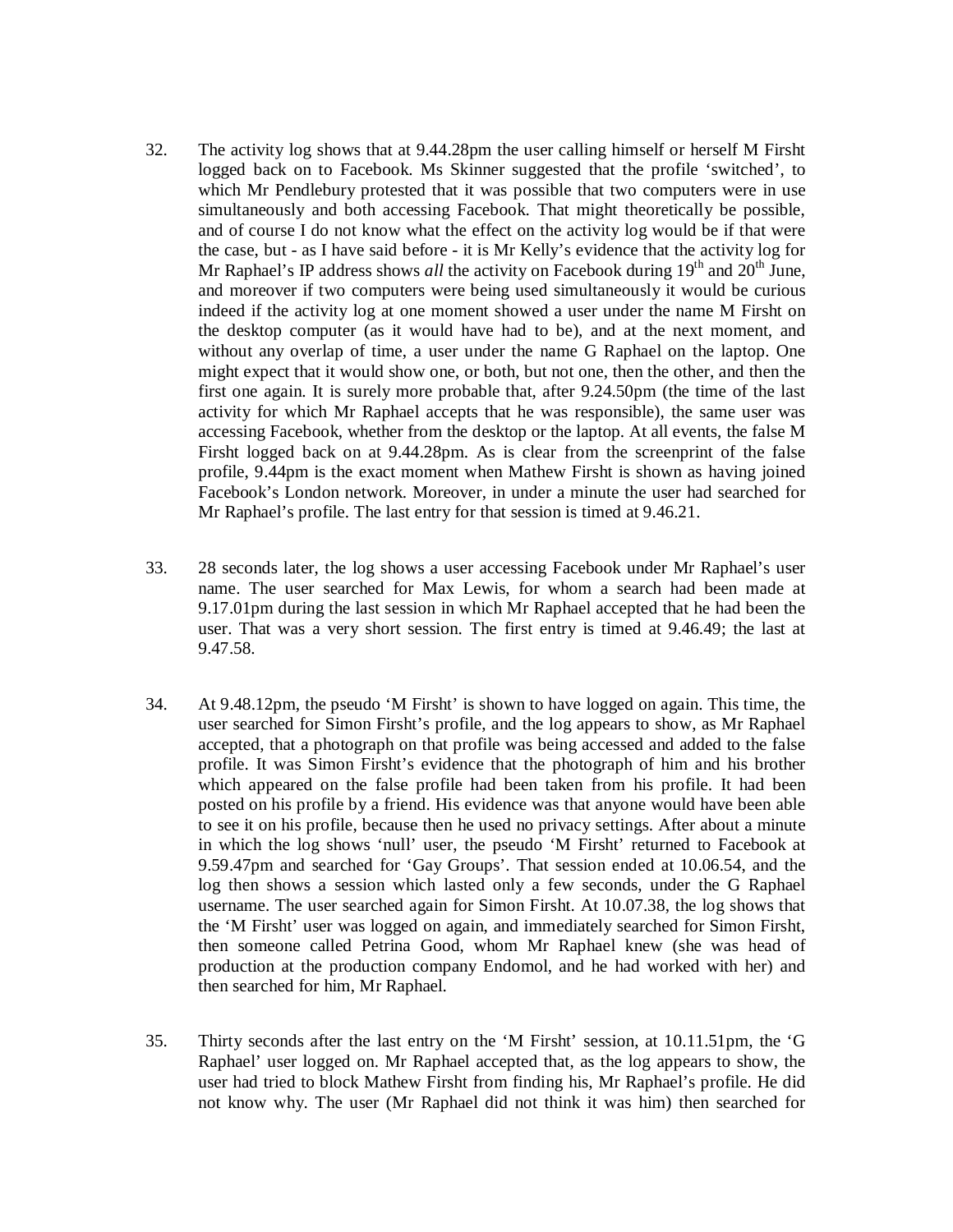Samantha Barnett, who is a friend of Mr Raphael's, and for Katie McCracken, of whom Mr Raphael said that he did not remember doing that search. 13 seconds after the last entry on that session, the 'M Firsht' user is shown by the log as being logged on to Facebook for a matter of seconds, during which the user searched for Mr Raphael again. With effect from 10.14.56pm, the 'G Raphael' user was logged on. Again, Mr Raphael did not believe that it was him. This user searched for Rosie Lewis (Mr Raphael's ex-wife), and visited Mr Raphael's privacy settings. The last entry shown for that session is times at 10.23.13pm, and at 10.23.58pm the 'M Firsht' user had logged on again. The first thing that the user did was to search again for Grant Raphael, and then for Big Brother groups, several of which (as Mr Raphael accepted) were linked to the false profile. That session is last timed at 10.27.46, and at 10.28.11 the 'G Raphael' user was logged on again. Again, Mr Raphael did not think he was the user. The user searched for Deborah Aharoni, another acquaintance of Mr Raphael. The log only records that session as lasting a little over a minute, before the 'M Firsht' user is shown as logged on again, at 10.29.57pm. The user searched for Iki Ahmed, and for Jay Tubb, a cameraman, both of whom Mr Raphael knew. The final session shown on the log that evening was in the name of G Raphael, appears to have lasted for just under two minutes, ending at 10.35.07pm. There was no further activity on Facebook at the Defendant's IP address until the following morning.

- 36. The Defendant, as I have said, accepted that he was the user up to 9.24pm. After that point, he regarded it as possible that he accessed Facebook at times until 10.35pm, although when most individual instances were put to him he said he did not believe that he was in fact the person logging on under his user name. However, he was firm in his denial that he accessed Facebook under the name M Firsht, whether to create the false profile or to search for his own name. That could only have been the work of one of the strangers, working at the desktop computer in the study, where Facebook was left open. But how was it that the stranger, sitting in his study for over an hour without being observed by him or Ms Hallonqvist, should have searched the names of a large number of people, all of whom were friends or acquaintances of Mr Raphael?
- 37. The answer lay primarily, on Mr Raphael's account, in paperwork which lay around the study. It was his evidence that he kept by his desktop computer a list of people whom he wanted to look up on Facebook, and he added to the list regularly as and when names came into his head. Anyone who came into the study would have found the list next to the keyboard and mouse. The list was disclosed for the first time as an attachment to Mr Raphael's witness statement for trial. It is headed 'Facebook Peeps'. It seems to have survived Mr Raphael's move away from Hampstead to his current address, as does another document, a photocopy of five 'Post-It' notes which were attached to his desktop computer, one of which carried Mr Raphael's Facebook password. The difficulty with the list of Facebook Peeps is that not all the names for which the 'M Firsht' user searched were on the list. Petrina Good, for example, the head of production at Endomol, was not on the list, yet the 'M Firsht' user searched for her name at 10.11pm. Mr Raphael responded that the user could have got her name from documents and invoices on his desk. The user searched for Iki Ahmed at 10.29pm: his name was not on the list of Peeps either. How could the user have obtained that name? Mr Raphael's answer was that he had on his desk a list of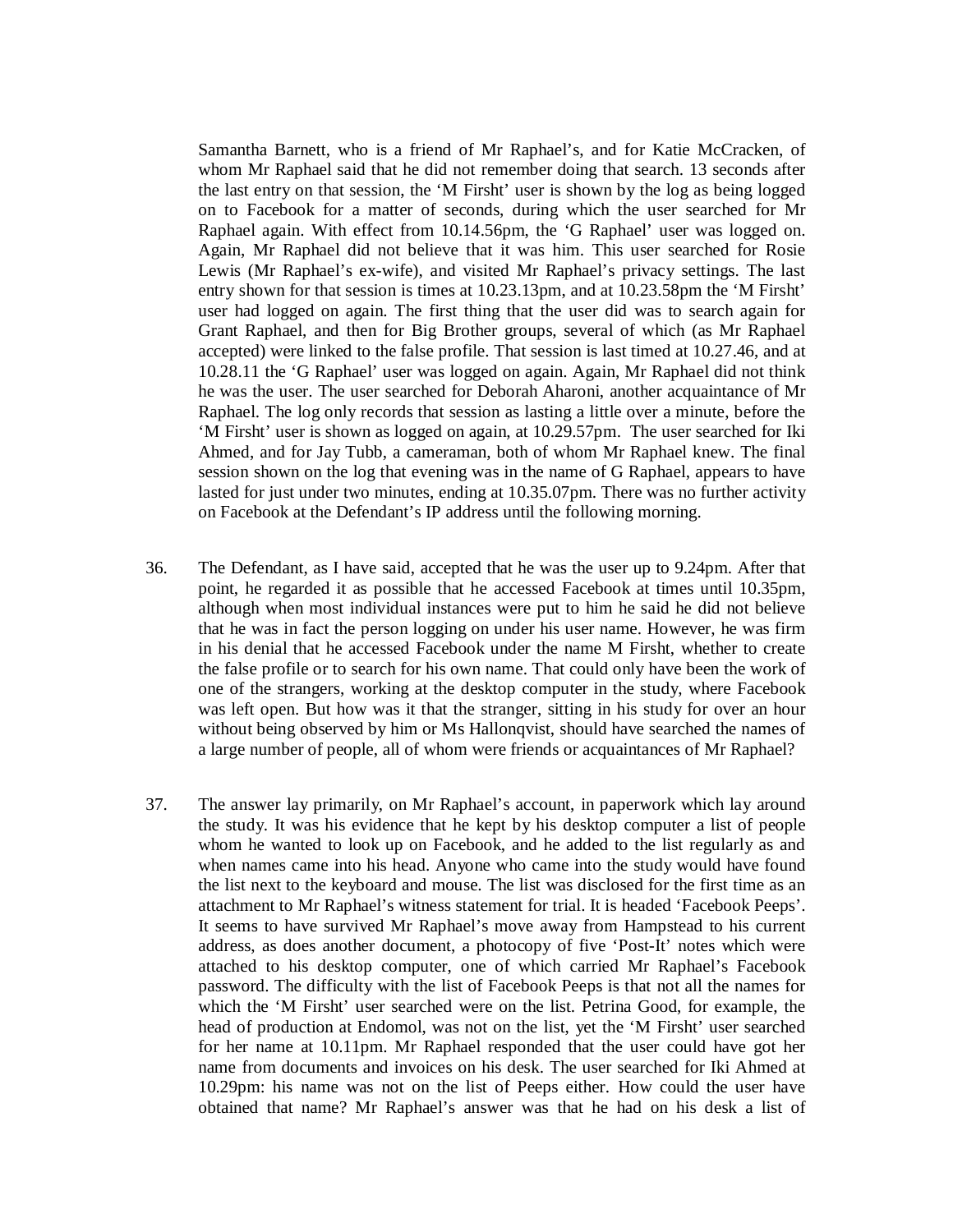freelance cameramen, of whom Iki Ahmed is one, because he was always recruiting people for projects. The same applied to Jay Tubb, who could have been on the same list as Iki Ahmed. Asked why his list of cameramen was not disclosed, he replied that he had not thought it relevant.

# THE EVENTS OF 20<sup>TH</sup> JUNE 2007

- 38. In outline, the account of the day given by Mr Raphael in his witness statement was that he woke later than he intended and felt a little under the weather after the previous evening, so left the flat in a hurry at 5.30am. He saw when he went through the living room that some people had stayed over, sleeping on the L shaped sofa, and wondered whether he should ask them to leave. He assumed that it was Matt Pothecary and his friends, and since it was so early, he decided to leave them. He filmed on location that morning in Leicester Square. He arrived at about 6.30am and left at about 3.30-4pm, after waiting for the equipment to be collected. He worked with Bob Mackenzie and Philip Chavannes, both of whom gave evidence. After the shoot, he ran various errands, went to Selfridges to find some jeans, and got home at about 6.30pm. This timetable is important, because the activity log clearly shows that - after early morning activity by Ms Hallonqvist - a user logged on to Facebook under the name of Mr Firsht at 2.11.40 pm and (as is common ground) created the defamatory group page, including the photograph of Mathew and Simon Firsht taken from Simon Firsht's Facebook profile. There is no dispute that the defamatory material was uploaded between 2.11 and 2.22pm that afternoon. If Mr Raphael's evidence as to his activities that afternoon is truthful, he cannot have been the author of the defamatory group page.
- 39. Cross-examined about his activities in the early morning, Mr Raphael said that he was 'frantically running around' to get to work. The living room was dark, with the thick curtains drawn, and there might have been 3 or 4 people asleep, with covers over them: definitely there were more than one. He was not happy about leaving them there, but he was in a rush and it would have taken time to wake them. He presumed they were his friends. He did not really think, he said, even though he might have been leaving strangers with his valuable possessions. He said that he left in a hurry at 5.30am because he was uncertain whether he needed to be at work at 6.30 or 7am, although he conceded that the tube journey would only have taken him 20 or 25 minutes. At the end of the shoot, he had to wait for the equipment to be collected. Even though it was worth £50,000 to £100,000, the equipment did not need to be signed for, so there was no receipt showing the time of collection. The job finished at 1 or 1.30pm, and so far as he remembered Mr Mackenzie stayed with him. Then he went shopping, but had no receipts to prove it: he would have used cash. He might have spent an hour or an hour and a half in Selfridges, where there was a good gadgets department. He insisted that there was no question of his having left the shoot at around 1.45pm and returning home by 2.11pm.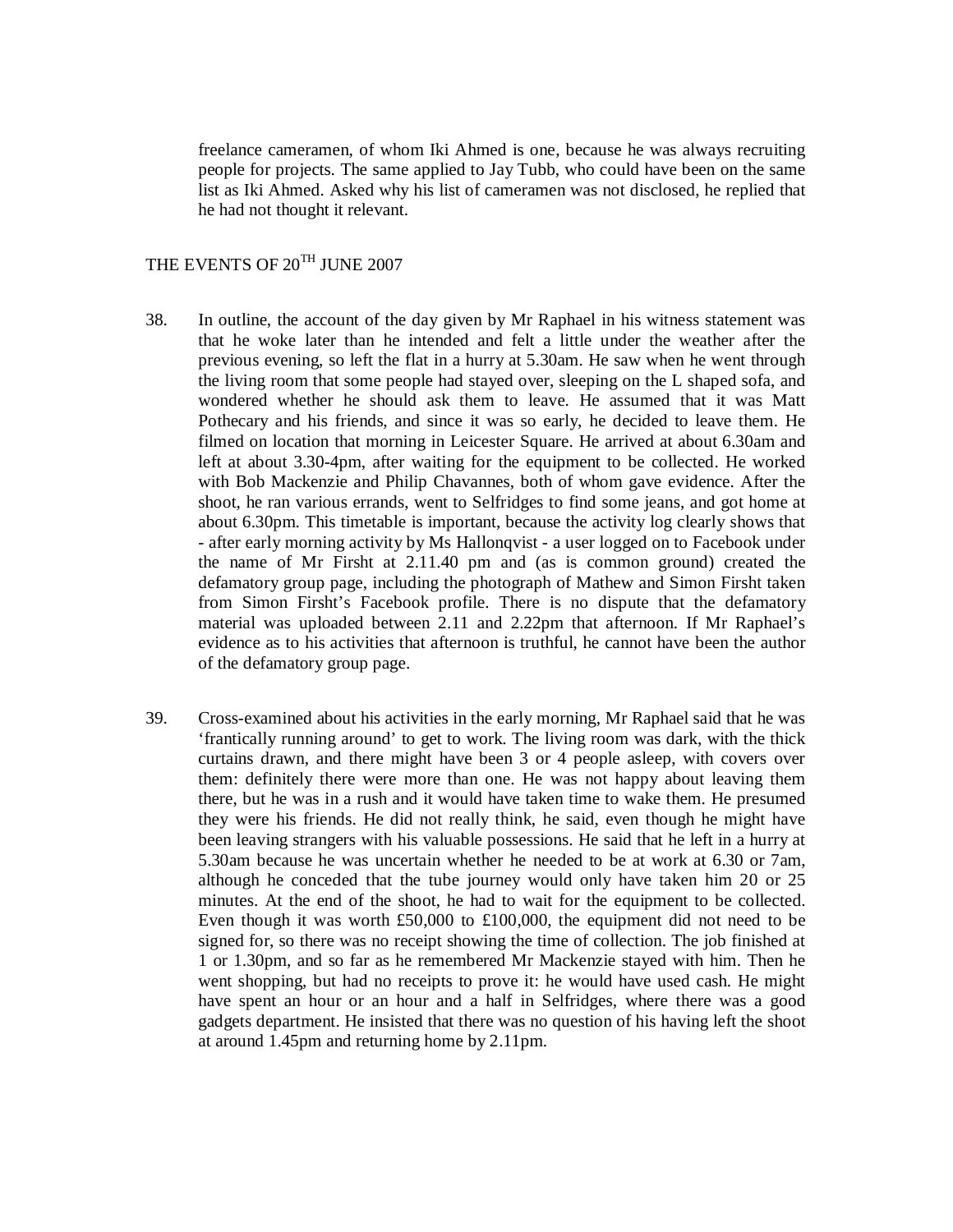- 40. Asa Hallonqvist used her laptop computer when she woke up, after Mr Raphael had left for work: she would have checked emails and visited various sites, including Facebook. When she got up, she saw that several people (more than 2: her best guess was 3) were asleep in the living room, but presumed they were friends of Mr Raphael. She checked them again later: they were still asleep when she left at 11.30am. Not knowing them, she did not want to talk to them. She called Mr Raphael to tell him that they were there, but she was unable to speak to him and did not leave a message. She did not return to the flat until between 6 and 7 in the evening, by which time Mr Raphael had returned. Plainly, she could not assist on the timings of Mr Raphael's shoot.
- 41. The evidence of Mr Raphael's colleagues, Robert Mackenzie and Philip Chavannes, is potentially very important to the question of when he left the shoot. Both men's witness statements were in identical form, and the reason for that was, as Mr Pendlebury at once explained, was that he prepared a pro-forma, or draft, for Mr Raphael to send to each witness: they were to fill in the gaps, sign and return their statements. The draft contained the following paragraphs:
	- " 1. [State occupation and qualifications]"
	- 2. On  $20<sup>th</sup>$  June 2007, I was working on the NBC corporate shoot with Grant Raphael in Leicester Square London. My role that day was [state role].
	- 3. We had arrived by around 7am and we were finished by around 2pm.
	- 4. Grant was Camera Supervisor that day, so he stayed until the equipment (which had been hired) was collected. I left at around ---approximately; and Grant was still there when I left."
- 42. Mr Mackenzie's statement did not change any of the draft which he was sent by Mr Raphael, so it read, when signed, that 'we' had arrived at the shoot at about 7am and were finished by 2pm. He was the sound engineer. Paragraph 4 of his statement inserted 2pm as the time when he left. However, in oral evidence he corrected this. On reflection, he thought that he left at about 3pm, or at least closer to 3 than 2. The shoot finished at about 1.30pm, he thought, after which they had to move equipment and wait for a driver to take their gear away. Cross-examined, he accepted that he did 50 or 60 one-day jobs - like this one - in a year, and he said that he worked with Mr Raphael reasonably often. He said that he remembered waiting with Mr Raphael for the driver, to keep him company and to help move boxes. He accepted that his statement 'could sound' as if he went off first, but in reality they both stayed until the equipment was collected. He insisted that although he could not remember to within a quarter of an hour when he left, but he could within half an hour. However, he could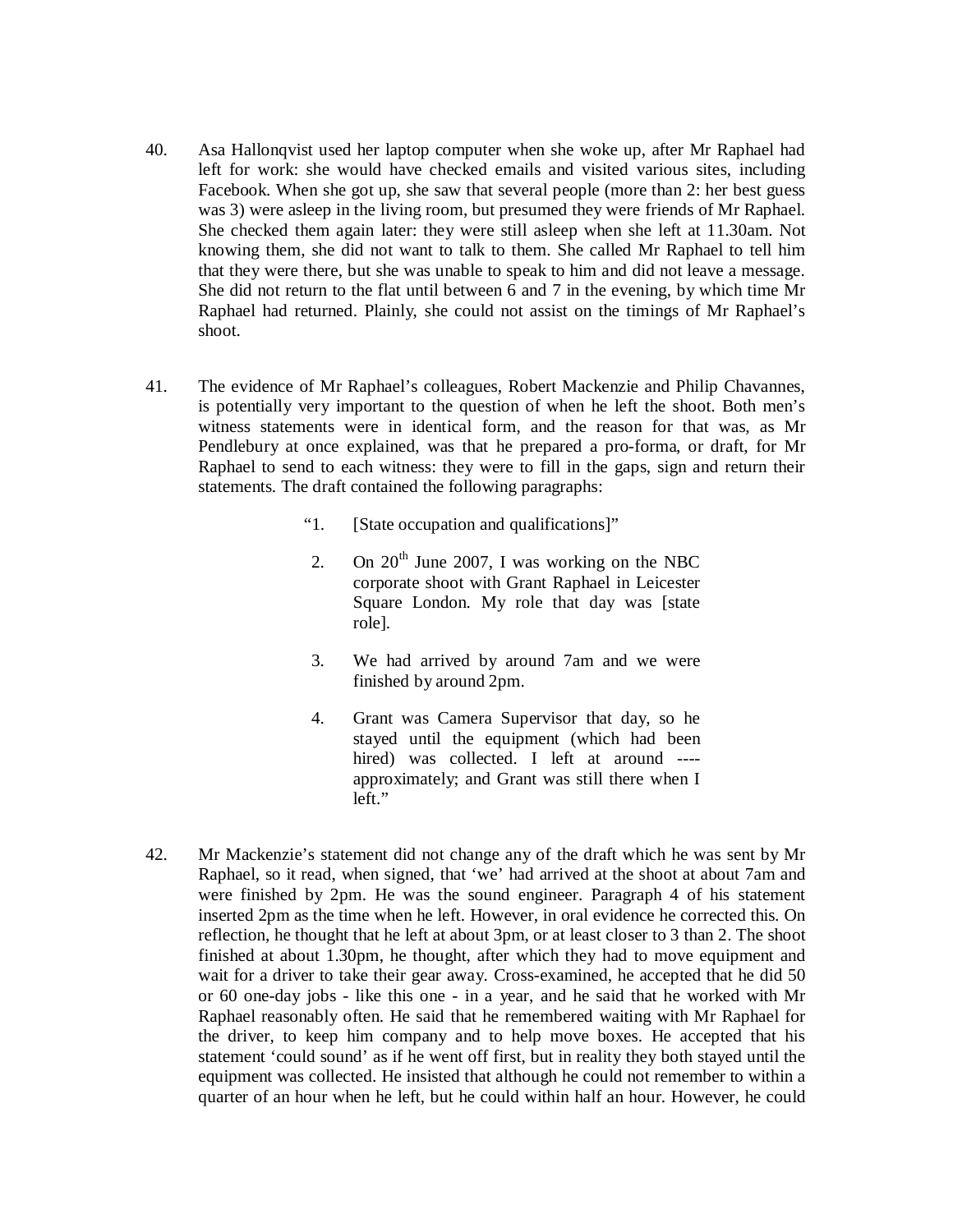not remember whether he went to work the following day, or the day before. His diary would not have given the times of his arrival and departure. He accepted that he had spoken to Mr Raphael about the proceedings, and he understood that the time when Mr Raphael left was important to the case.

- 43. I do not criticise Mr Pendlebury, who most ably and selflessly acted for Mr Raphael under the auspices of the Bar Pro Bono Unit, and who had to manage trial preparation without the help of a solicitor; but the dangers of this kind of pre-cooked witness statement are obvious, especially when the contents suggest most of the answers that are required, and when a significant time has elapsed since the events to be recalled. In this case, the lapse of time was almost a year. I do not think that Mr Mackenzie set out to mislead the court, but I am very sceptical that he would have had any recollection of the time of his arrival at or departure from the shoot on  $20^{th}$  June 2007, had the details not been suggested to him. It is noteworthy that his statement said quite clearly that he left before Mr Raphael; yet in oral evidence he said they both stayed until the equipment was collected. Moreover, no particular reason was suggested as to why he should have remembered the detailed events of one of many one-day filming jobs almost a year after the events in question, and I found it highly significant that he could not, unaided, remember what he had been doing the day before or the day after: yet he claimed to remember to within half an hour, without the aid of a diary note of his timings, when he had left the shoot on  $20<sup>th</sup>$  June. I am quite unable to place any reliance on the accuracy of his recollection of the timings that day, and I cannot derive any corroboration for his account from the evidence of Philip Chavannes, whose evidence seems to me to be tainted in exactly the same way as Mr Mackenzie's.
- 44. Philip Chavannes was camera operator that day. His statement appeared to be identical to the draft, except that in paragraph one he said that his occupation was freelance lighting cameraman, in paragraph 2 he said that his role that day was camera operator, and at paragraph 4 he said 'I left at 2pm approximately; and Grant was still there when I left'. He had not filled in the blank left for [address]. In short, it was perfectly clear that he had filled in the draft which Mr Pendlebury had prepared and which Mr Raphael had sent him. However, under cross-examination, he absolutely insisted that he had written out the entire statement on his computer after discussing it with Mr Raphael: no-one had given him a draft. Ms Skinner pressed him on this, and showed him the draft witness statement: even then, he insisted that he had seen nothing like that, and had been given no draft with gaps to fill in. As to the day's timings, he thought that he left at about 2pm, although he could have had a wrap time of 1.15 or 1.30pm, and then 15 minutes to put away equipment, but he said that he would not have left earlier than 1.50pm. I have no reason to believe that Mr Chavannes was not trying to tell the truth as he remembered it, but he gave no reason for his ability to remember the detailed timings of that day's shoot, and given on the one hand his acceptance that he discussed his evidence with Mr Raphael beforehand, and on the other hand the fact that, when tested in court, he could not remember even the circumstances in which the statement was undoubtedly created, I was quite unable to place any more reliance on his recollection of the events of  $20<sup>th</sup>$  June than I was on the recollection of Mr Mackenzie.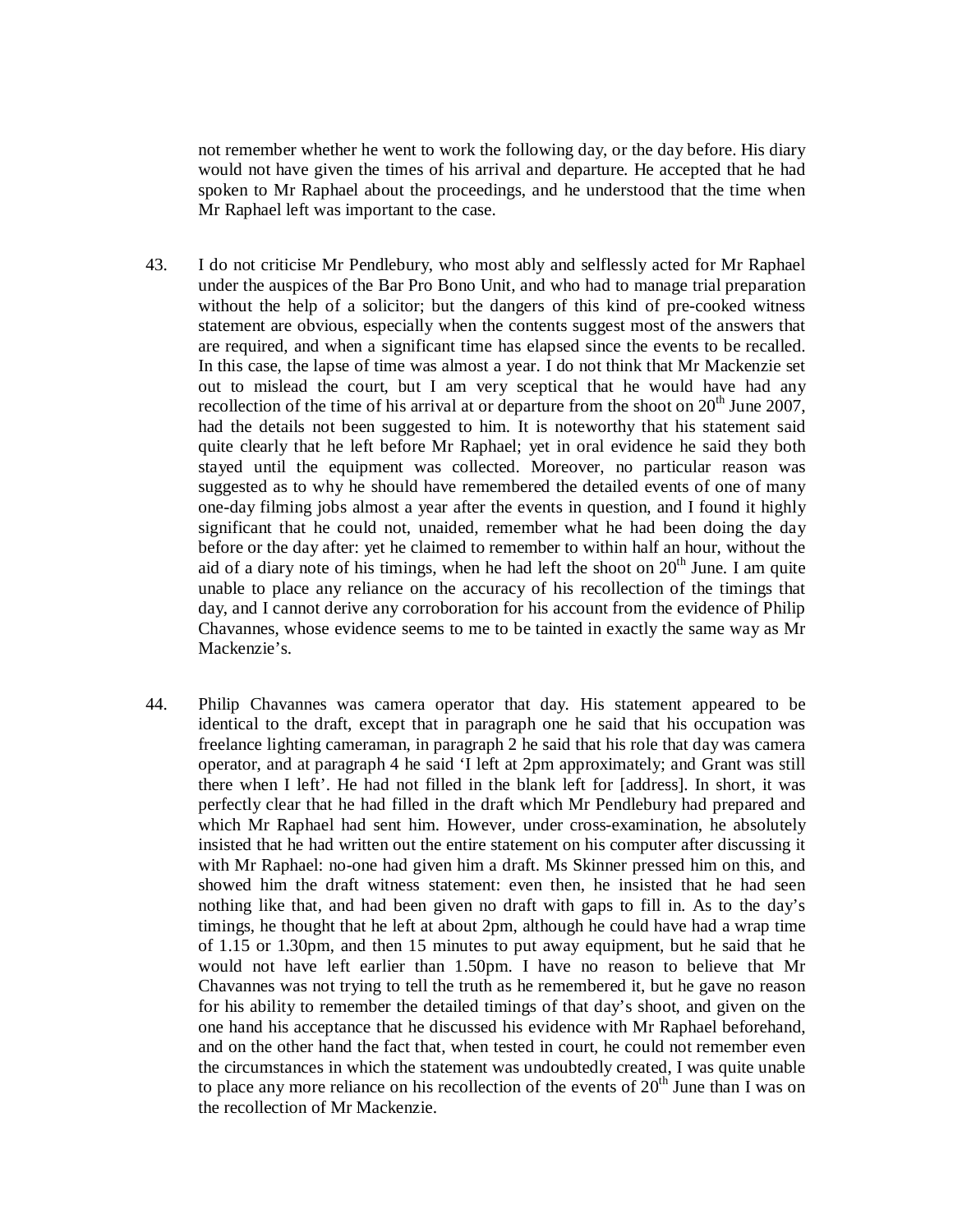- 45. I now return to the Facebook activity log for  $20<sup>th</sup>$  June. Ms Hallonqvist accepted that the intermittent usage under her name that morning, between 6.16 and 11.05am, would have been her doing. However, from 2.11pm until 5.32pm there is substantial usage of Facebook by a user or users employing the user names of M. Firsht and Mr Raphael. On Mr Raphael's case, none of that was his doing: this usage can only have been the doing of the people who (as I accept) had remained in the flat after Ms Hallonqvist had left. At least one of them must have stayed in the flat until 5.32pm, and must have spent a very substantial amount of time using their host's computer and accessing his Facebook pages, without permission.
- 46. The log shows a very similar pattern of activity to that shown on the evening before: first the user operates under the name M. Firsht, then G. Raphael, and so on, with the exception of a brief log on under the user name of Ms Hallonqvist, whose evidence, which I accept, shows that she cannot have been responsible. As I have already mentioned, the 'M Firsht' user logs on first, at 2.11 pm, and appears to create a group page with a photograph: this, as is undisputed, was when the defamatory group page 'Has Mathew Firsht lied to you?' was created, and no doubt when the link to that group was created on the false profile. Mr Raphael was taken through the log in detail. As he accepted - for the accuracy of the log was not disputed - first the group page was created by 'M. Firsht'; then 'G. Raphael' logged on and looked at the photographs on Mr Raphael's page, read one of Mr Raphael's messages, searched for Russell Hicks (someone whom Mr Raphael knew and for whom he himself had searched at 9.12pm the previous evening), read another message, went to the profile of Richard Jay, Mr Raphael's friend and formerly a friend of Mr Firsht; then 'M. Firsht' logged on again briefly; then he was replaced again by 'G Raphael', who searched for Amanda Goodhew and then read another of Mr Raphael's messages. Given that Amanda Goodhew was not one of the names on Mr Raphael's list of 'Facebook Peeps', Mr Raphael was asked how the user would have known to search that name. He answered, with what I have to say was little conviction, that he could only think that he had gone to her house for drinks for her birthday in early July and there might have been an invitation from her on his desk. He accepted that the user seemed to be going through a lot of the papers on his desk. Then the user switched back to Facebook for 20 minutes under the name 'M. Firsht', after which he immediately switched back to G. Raphael, where he once again read one of Mr Raphael's messages. Briefly, there was usage in the name of Asa Hallonqvist, which, as I say, cannot have been by her; and then the user name 'G Raphael' logged on again after an interval of over half an hour (the first substantial gap in Facebook usage during the afternoon). This time, as Mr Raphael accepted, the log appeared to show the user uttering or receiving 'banter' on his 'wall'. A 'wall' on Facebook is, as Mr Raphael explained, a kind of noticeboard on which people can talk to each other. Each user has their own wall, and the 'G Raphael' user appeared to be making or reading remarks, or banter, on Mr Raphael's wall. Then the user read three of Mr Raphael's messages and looked at his photographs. At 5.09, he took what appears to have been a break of almost 10 minutes, and then returned under the same user name, after which there was more banter on Mr Raphael's wall and a search for Louis Paltnoi, one of the names on Mr Raphael's list of 'Facebook Peeps'. The session came to an end at 5.32.47pm, and there was no more Facebook usage on Mr Raphael's IP address until 7.54.17pm. That, he accepted, was his own usage after he returned home. In short,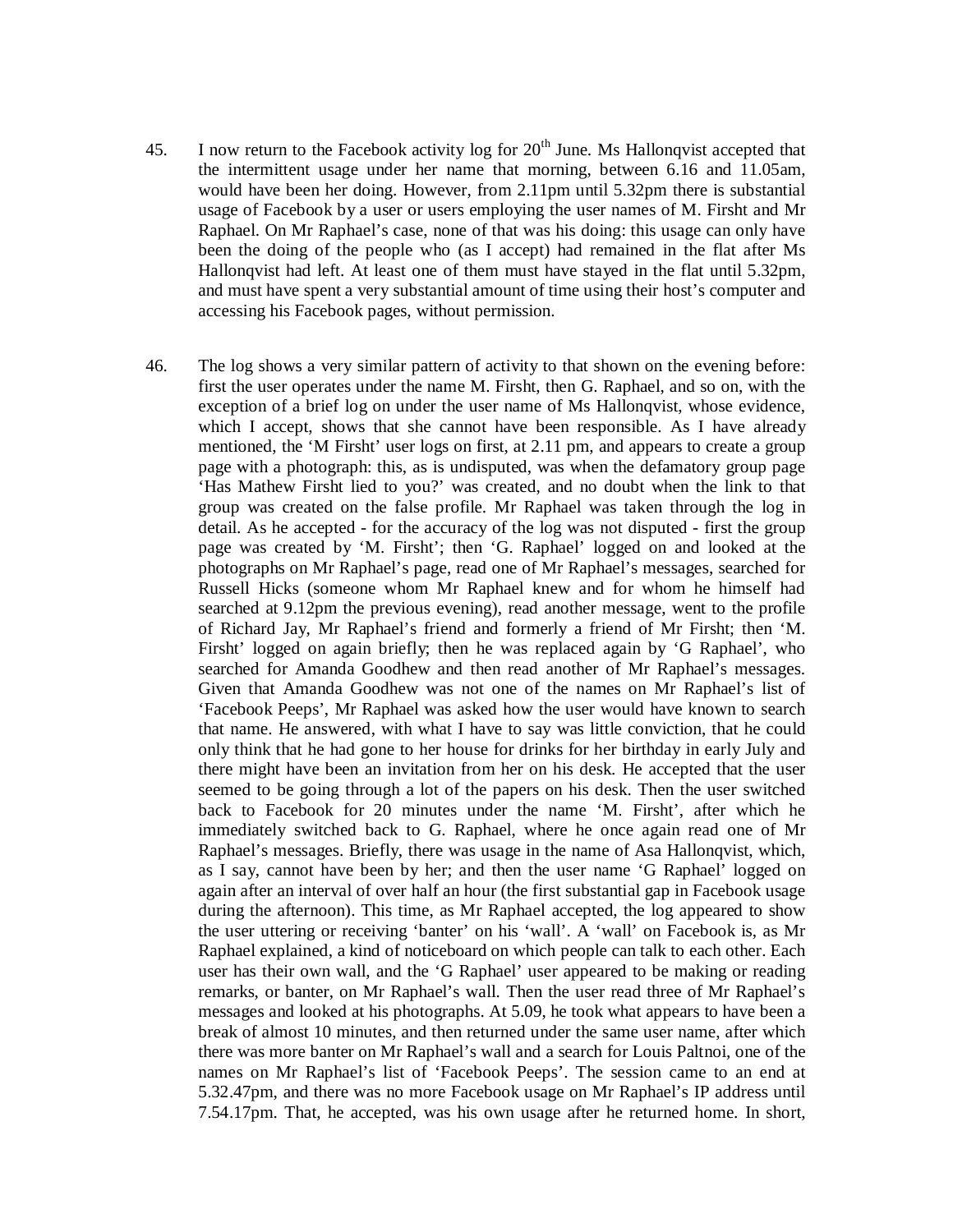between 2.11pm and 5.32pm a stranger or strangers had, after waking up in Mr Raphael's flat, spent over two hours accessing Facebook under his name and that of M. Firsht, checking his messages, searching for his friends, and exchanging banter with others on Mr Raphael's 'wall', and fortunately, perhaps, had left before Mr Raphael returned.

47. Mr Raphael told the court that when he arrived home at about 6.30pm no-one else was there. He went on to Facebook at 7.54pm, using the desktop computer in his study, but did not notice the banter on his wall, which he rarely looked at. He said that the wall got longer and longer as more rubbish was added to it. However, he accepted that new 'banter' would appear at the top of the wall. He did not notice that his messages had been read, although, as he suggested, it was possible that they might have been deleted. At 8.00.19pm, he sent a Facebook 'karate chop' to Richard Jay, brother of Marc and son of Brian, one of the friends who had fallen out with Mr Firsht in 2000. It was not explained what a 'karate chop' is, except that it is a kind of message. The activity log shows that Mr Firsht's profile was accessed at 8.00.57pm. Mr Raphael said that this was when he discovered the false profile. He clicked on the profile, which was on a tab or task bar on his screen. He was shocked and confused, he said, and wondered if it was a 'surreal prank'. He agreed that he had been concerned about what else had been accessed on his computer. He only looked at the profile for just over a minute, he accepted, after which he went back to his own profile for 12 minutes, searching for Max Lewis and another friend. It was suggested to him that these were not the actions of a man who, as he had said in his witness statement, had felt a 'mixture of shock and confusion' when he found the false profile, or of a man who had discovered that his private matters had been abused by strangers. I found his response unconvincing. As he had done on other occasions when faced with awkward questions, he talked too much: he didn't know that his things had been abused, he said, and then he accepted that someone had been on the computer whom he didn't know, but he had a lot of 'stuff' on discs which were not on the computer, and the computer was old and did not have much 'stuff' on it. That was a defensive and unconvincing attempt to explain a response which, it seemed to me, was not the response of someone whose hospitality had plainly been abused by strangers and whose private affairs had plainly been intruded upon: nor was his behaviour, as recorded by the activity log, consistent with someone shocked and confused. If he had indeed found the false profile for the first time at 8pm, I find it surprising that he should have glanced at it for so short a time, and then logged on to his own profile. Asked whether he had checked his flat, he agreed that he had, and that it was a mess: he said that he looked at his DVDs, a check which, he said, 'sounds strangely possessive and unnecessary'. If he had indeed been concerned about what the strangers might have done to his flat, it was neither possessive nor unnecessary. He said that he showed Ms Hallonqvist the profile, remarking to her that it was unbelievable. She was not very interested, he said. In fact, Ms Hallonqvist's witness statement records that he never spoke to her about a Mathew Firsht until  $21<sup>st</sup>$  August 2007, the day he received the first letter from Olswang, and she confirmed in oral evidence that she did not think that she saw the false profile on  $20<sup>th</sup>$  June. She thought that she would remember if Mr Raphael had told her that strangers had accessed the computer.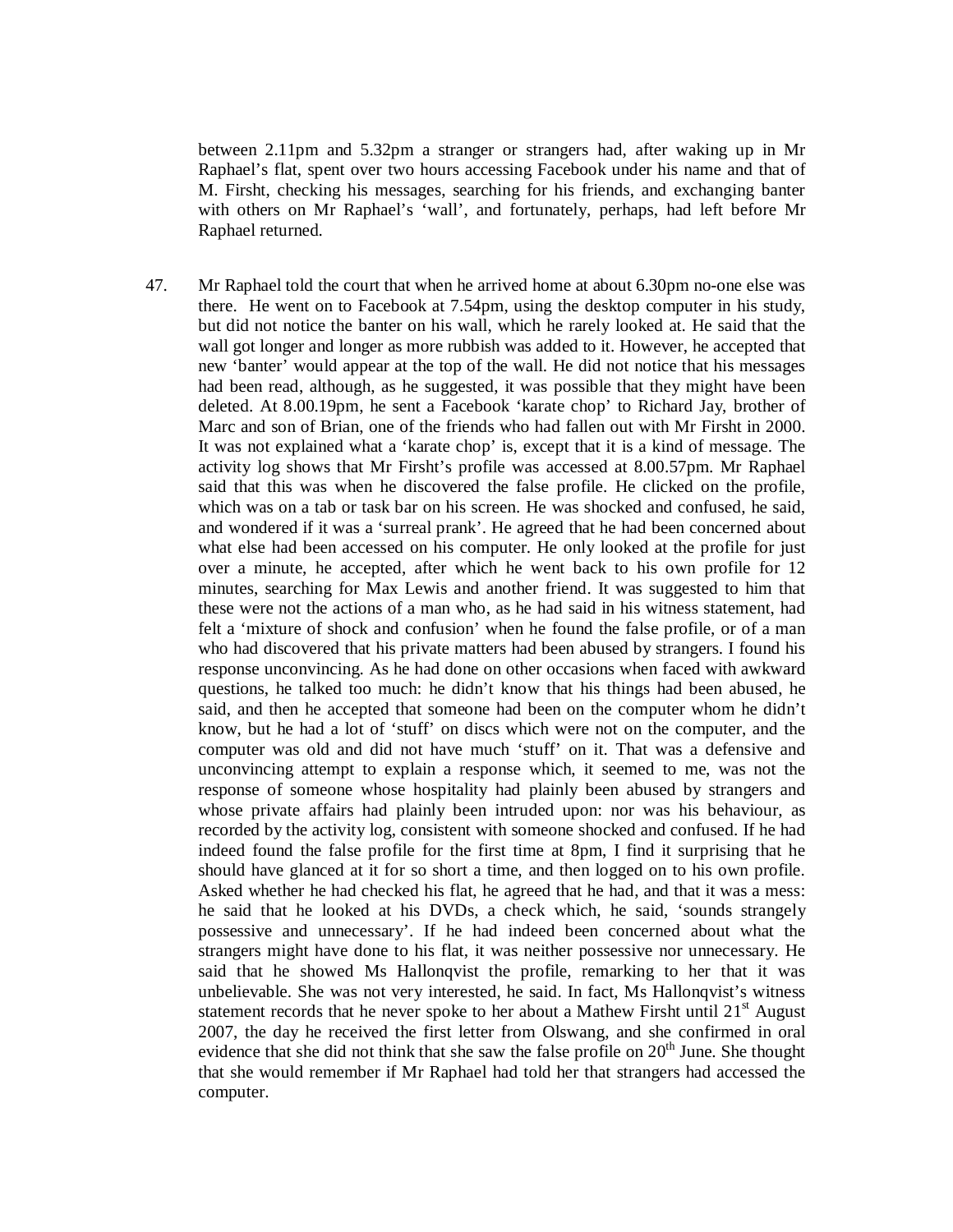#### THE INFORMATION ON THE FALSE PROFILE AND GROUP

- 48. Questioned about the information on the false profile, Mr Raphael accepted that whoever created the profile (and took the picture of the Firsht twins from Simon Firsht's profile) would have known that Mathew had a twin brother, which of course he knew. He knew that Mathew Firsht was from Brighton; he knew his religion, which was a variety of Judaism; he knew that he was managing director of Applause Store; he knew that the business was based at Elstree; and he knew of Mr Firsht's connections with the Big Brother programme, for which he had provided audiences (four of the groups with links on the false profile were linked to Big Brother). He denied knowing Mr Firsht's birthday, which also appears on the false profile, although in cross-examination he accepted that he and Mathew and Simon Firsht celebrated their birthdays together (they are a matter of days apart) for many years, and exchanged gifts. I do not doubt that he did know Mr Firsht's birthday.
- 49. As for the false group page, the words 'Otherwise catch him on Big Brother eviction shows stood very sadly and very smug in the pathway between fans and photographers' showed, as Mr Raphael accepted, that the creator of the group knew that Mr Firsht worked for the Big Brother programme; he accepted that the correct web address for Applause Store, which he would have known in July 2007, was stated on the group page; and he accepted that the user knew Mr Firsht's correct - and unusual - spelling of 'Mathew', with one 't' instead of two. As for the assertion on the group page that Mathew Firsht owed money, it had been Mr Raphael's evidence that, on his understanding, one of the factors in the falling out between Mr Firsht and Mark Jay had been (as he was told) that Power House's bills were not being paid, and this might have been an attempt to run the company down so that Mr Firsht could leave and run his own company. He did not think this hypothesis made much sense, since Mr Firsht 'lived and breathed' the company, but it was what he was told. He had also alleged, in his original Defence in the action, that in 2002 Mr Firsht had been obliged to repay to Power House a director's loan of £50,000. These, suggested Ms Skinner, were instances evidencing Mr Raphael's belief that Mr Firsht had owed money, of which Mr Raphael knew before  $19<sup>th</sup>$  June 2007. Finally, he was asked about these words on the group page: 'You won't miss him, he is the one for some stupid reason stood there to feel important with no real reason to be there and catch him looking pathetically at the camera as it passes him ... two words egomaniac and insecure!!'. There were several references in the evidence to an expression which (as Mr Pendelbury put to Mr Firsht in cross-examination) Mr Raphael is said to have used to Mathew Firsht, namely 'It's nice to be important, but more important to be nice'. Phil Brookes mentioned the phrase in his evidence, saying that Mr Raphael used it of Mathew Firsht, and said that it had been Mr Raphael's view that Mathew Firsht had an over-inflated sense of self-importance, and would regularly criticise and make fun of Mathew in his presence. It was because of his knowledge of Mr Raphael's opinion that Mathew Firsht was full of his own self-importance, he said, that when he was first shown the false Facebook pages by Mr Firsht on  $21<sup>st</sup>$  August 2007 he immediately thought that Mr Raphael was the author, and he told Mr Firsht so. He knew of no-one else who criticised Mr Firsht for being self-important. He could not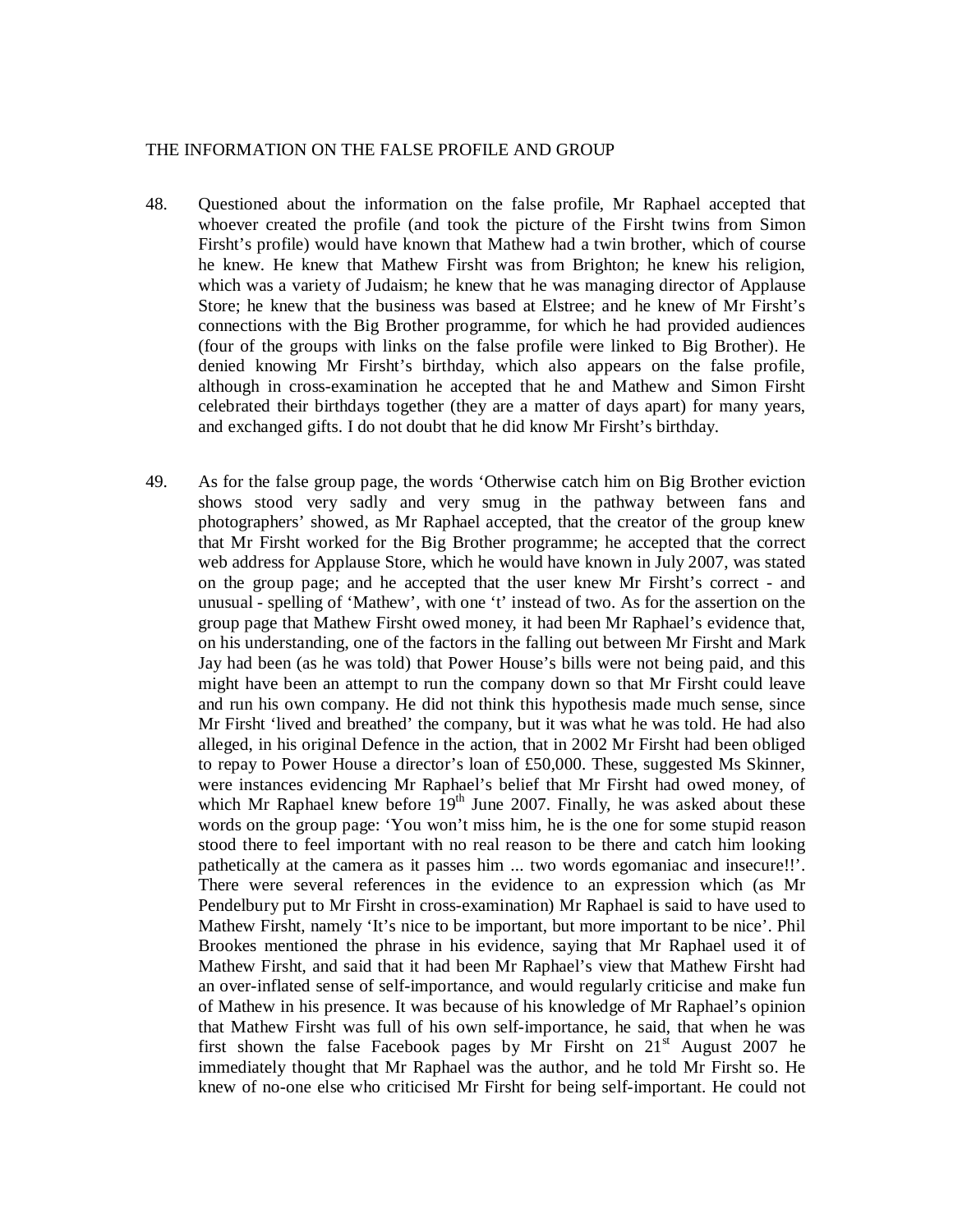imagine that anyone else would have held such a view of Mathew Firsht, who lived and breathed his work and had a very small social circle.

# THE EVENTS OF 21<sup>ST</sup> AUGUST 2007

50. On  $21<sup>st</sup>$  August 2007, Olswang's letter before action was delivered by hand to Grant Raphael. It was not until  $21<sup>st</sup>$  August that Mathew Firsht spoke to anyone apart from his close family about the case. He did not even tell Phil Brookes, his old friend and the general manager of Applause, until mid-morning that day. In his original Defence (and in his solicitors' reply dated  $12<sup>th</sup>$  September 2007 to the letter before action), Mr Raphael claimed that on the very day that he received the letter before action, but a few hours before, he received a telephone call from a woman called either Amy or Naomi. The woman explained that she was an ex-partner of Mathew Firsht, who had treated her and her family very badly, and she wanted revenge. For that reason, she wanted Mr Raphael to know that Mr Firsht would be serving papers on him that day. He inferred from this call that the woman was either a friend or work colleague of Mr Firsht, instructed by him to make what an entrapment call; or that she was one of the strangers at his house on  $19<sup>th</sup>$  and  $20<sup>th</sup>$  June, who felt guilty at having created the false profile and group page; or that the person who created the false profile and group page knew about the party at Mr Raphael's house on 19<sup>th</sup> June, and told Mr Firsht about it, whereupon Mr Firsht took the 'ideal vengeance opportunity to orchestrate the creation/publication of the page/group to create a form of revenge for the past, towards myself'. That especially, in Mr Raphael's view, 'seems more possible given the way Mr Firsht is **pursuing** (his emphasis) this matter'. That third 'possibility', as Mr Raphael would call it, is in my judgment profoundly implausible, for any of a number of reasons, not least because, in my view, Mr Firsht plainly had no continuing interest in Mr Raphael after they fell out, let alone a desire for revenge, and because on Mr Raphael's own evidence - the  $19<sup>th</sup>$  June party was an impromptu event which none of the guests knew about in advance. Mr Raphael suggested in his Defence that the caller might have been Naomi Channell, who worked for Mr Firsht. Mr Firsht said that he knew of one Amy and one Naomi who did work or had worked for Applause. Amy Crick was a current member of staff, and Naomi Channell no longer worked for the company. He regarded it as unbelievable that anyone should have made such a call. He knew of no member of staff at Applause Store who had a grudge against him. This, it seems to me, is not a matter with which I need deal further, because if the call took place it was, in my judgment, not prompted by Mr Firsht, and it certainly does not begin to persuade me that the mystery caller was the person responsible for creating the false profile and group page. At the most, it might suggest that someone in the Applause office did, unknown to Mr Firsht, bear a grudge against him, and discovered in the course of the day about the letter before action. That, even if true, takes matters no further.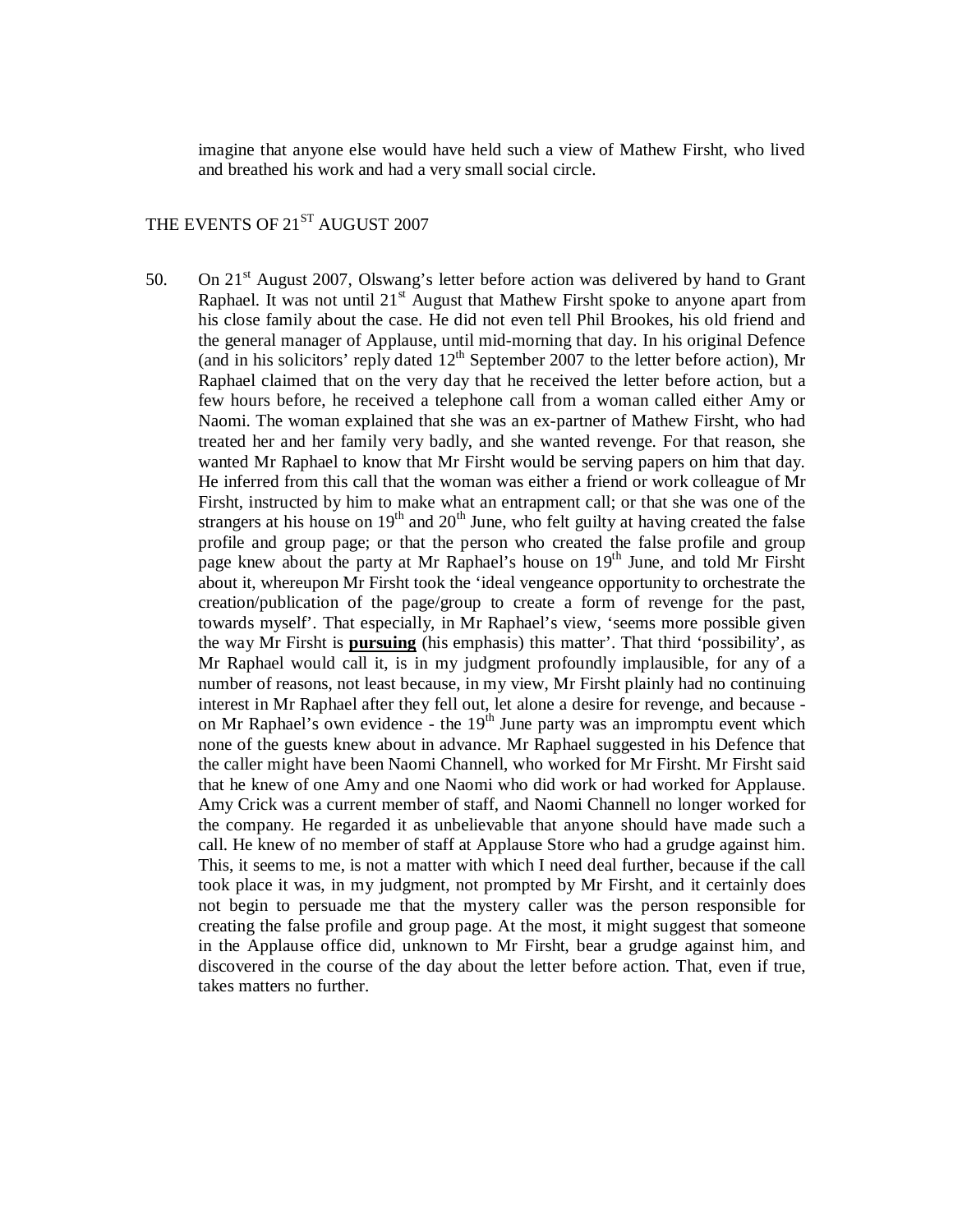#### SUBMISSIONS ON LIABILITY

- 51. Mr Pendlebury made the valid point that there was no primary witness evidence that the Defendant was responsible for the creation of the false Facebook pages. The Defendant's evidence, by contrast, was almost exclusively primary witness evidence. In order for the Second Claimant to win on the privacy claim (which turns on the creation of the false profile on  $19<sup>th</sup>$  June 2007), the Claimants had to establish that the Defendant was either lying or so drunk that he could not remember the events of  $19<sup>th</sup>$ June 2007. I do not think for a moment that he was too drunk to remember the events of that evening, and I accept that there is no room for mistake: to find against the Defendant, I must find that he was lying. Mr Pendlebury submitted that in order for the Claimants to succeed on the libel claim (which turns on the group page, created on the afternoon of  $20<sup>th</sup>$  July), they must persuade me that the Defendant was lying, that he was not at his flat between 2.11 and 2.21pm that afternoon, when the group page was created, and that Mr Mackenzie and Mr Chavannes were either lying, or else so unreliable that their evidence must be rejected, in saying that they were with the Defendant until 2pm or later. I have dealt with Mr Mackenzie and Mr Chavannes, and have explained why I cannot rely on their evidence. As Mr Pendlebury rightly argued, the key is whether the Defendant was responsible for the group page material which was posted between 2.11 and 2.21pm. If he was not responsible for it, then it was much less likely that he was responsible for the false profile during the previous evening. I agree, but would go further: if he was not responsible for the group profile, it would be highly improbable that he was responsible for the false profile. Conversely, as counsel accepted, if I find that he was responsible for the creation of the group page, it would be remarkable if I found that he was not responsible for the false profile. It is surely overwhelmingly likely that the same person was responsible for both.
- 52. As for the events of  $19<sup>th</sup>$  June, he argued that the Claimants' case was built on a series of inferences - that it was unlikely that there was a party or any strangers at the party; that it was unlikely that one of them would know Mr Firsht, that he had a twin, his background, his job, and his connection with Big Brother; that it was unlikely that this new acquaintance would do searches on Max Lewis, Petrina Good and other friends of Mr Raphael; that the pattern of use shown by the activity log and adjustment of Mr Raphael's privacy settings showed that he was trying to protect himself; that the patterns of use on  $19<sup>th</sup>$  and  $20<sup>th</sup>$  June were similar; and that Mr Raphael did not notice that his messages had been read. As he said, to find that there was no party or no strangers in the flat I would have to find the evidence of Ms Hallonqvist unreliable, or indeed dishonest. That I do not do. I am confident that she was doing her best to tell the truth, and I have no reason to regard her evidence as unreliable. In my judgment there was a party, there were strangers there whom Mr Raphael had not met before that evening, and some of the guests stayed in the flat both overnight and at least until after Ms Hallonqvist left the flat late in the morning of  $20<sup>th</sup>$  June. The fact that the mystery user must have known Mr Firsht and all the relevant information about him was coincidence: and coincidences happen. Mr Firsht is well known in the television industry, counsel argues. The user's searches for people who were friends or contacts of the Defendant was explained primarily by the Facebook 'Peeps List', which, if a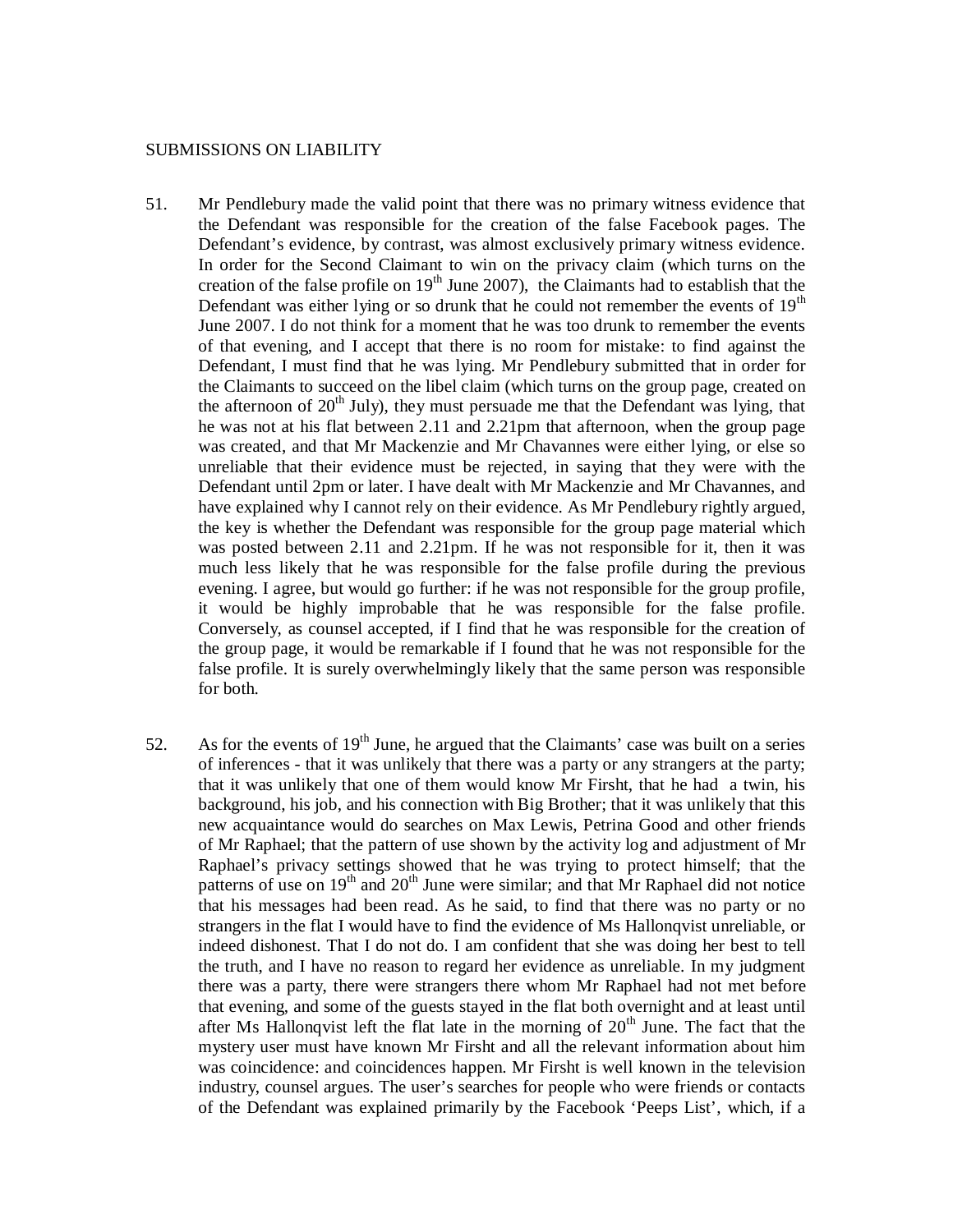forgery, would be a very poor one. As for the activity log, it should be approached with caution as a means of interpreting activities and functions carried out without positive evidence from Mr Max Kelly of Facebook. Mr Pendelbury himself had raised a number of questions for Mr Kelly in a Part 18 request, and the fact that they were not dealt with in Mr Kelly's witness statement was the fault of the Claimants' team. They should not be permitted to capitalise on their own failings to rely on interpretations adverse to the Defendant which are not supported by Mr Kelly. For example, what the Claimants would describe as the apparent switching from profile to profile by one user on the evening of  $19<sup>th</sup>$  June could be sporadic use by Mr Raphael and contemporary misuse by another user, either by competition between Mr Raphael on his own profile and the other user on the Firsht profile, or by competition between both of them on Mr Raphael's profile. We do not know, he argued, how the Facebook data would be presented in either situation. The events between 9.25 and 10.35pm were consistent, he submitted, with dual use. Some 'switches', as Ms Skinner would call them, need be nothing of the kind: for example, Mr Raphael was visiting his Facebook privacy settings at 9.24.50pm, and again (with usage by the 'M Firsht' user in between) at 9.42.54pm. Why should that not show Mr Raphael leaving Facebook for (for instance) I-Tunes, while the usage in between was by a stranger on the desktop? In short, he invited me to reject any inferences which could not be supported by unequivocal evidence from Mr Kelly. As for patterns of use on  $19<sup>th</sup>$  and  $20<sup>th</sup>$  June, which he anticipated that Ms Skinner might argue showed similarity of use, in his submission there was no pattern, which supported simultaneous use by two users. Finally, the fact that Mr Raphael did not notice that his messages had been read took matters no further forward, because the user might have deleted them, in which case they would not be visible.

- 53. Counsel addressed the question of Mr Raphael's credibility, arguing that if he was lying, he would have made a better fist of it. He had weeks to invent and elaborate an account after receiving the first Olswang letter on 21st August. Why not improve on his lie by filling in the gaps, for example by saying that one of the strangers, in conversation, told him that he knew Mathew Firsht? Moreover, in his submission it was ludicrous to suppose that Mr Raphael would have done what is alleged against him from his own computer, for he would have known he could be traced. On peripheral issues, counsel argued, Mr Raphael's credibility was good: for example, he was able to show from documents that he did not move into Power House until early 2002. Moreover, if there was any grudge, it was a grudge held by Mr Firsht against Mr Raphael, because Mr Raphael moved into Power House. It was very significant, counsel argued, that the false profile was only accessed on  $19<sup>th</sup>$  and  $20<sup>th</sup>$  June 2008. It is common ground that the false profile was not accessed after those days. Surely, if Mr Raphael had created it, he would have gone back to it day after day? The overwhelming inference was that the profile was only accessed when the stranger was in the flat.
- 54. Ms Skinner, for the Claimants, argued that all the evidence pointed towards the Defendant as the culprit, and that there was no other credible alternative. She put her case on six broad foundations, which she summarised as being (1) the Facebook data as shown by the activity log, (2) the content of the false profile and group, (3) motive,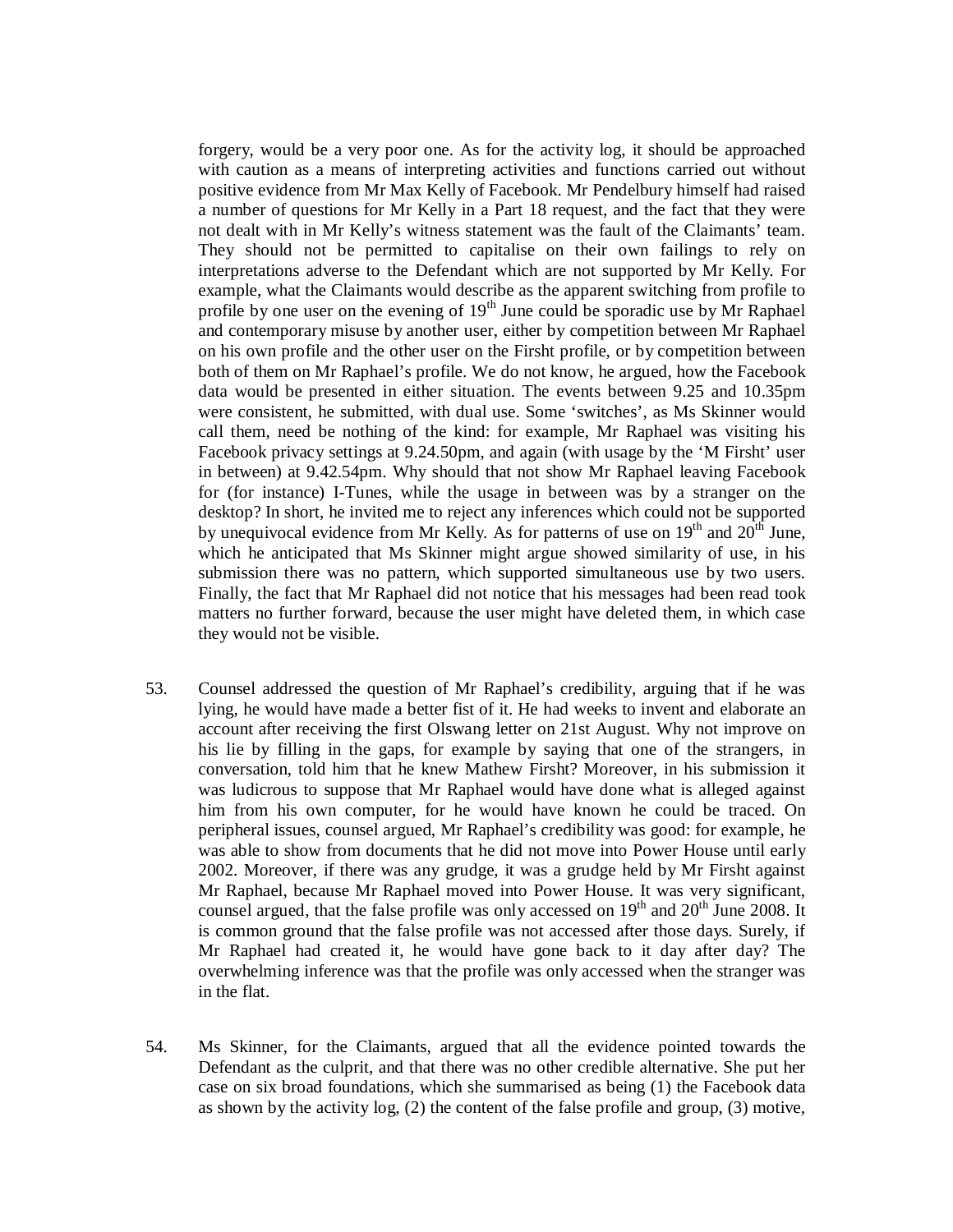(4) the implausibility of the Defendant's case as to events on  $19<sup>th</sup>$  and  $20<sup>th</sup>$  June 2007, (5) his failure to adduce evidence from material important witnesses, and (6) failures and lateness of disclosure.

- 55. As to (1), she submitted that the only sensible inference was that all the relevant usage was the work of one person. Nothing in the data pointed to any other interpretation, or to two computers being used simultaneously. She suggested that if both computers were being used together, the data would be more interspersed, and there would be coincidences of time. The data, she said, would still be recorded if both computers were used at the same time.
- 56. Moreover, the Defendant accepted that all the activity on  $19<sup>th</sup>$  June was his work until 9.24pm, and during that time he searched for a number of names, 8 of which were known to both him and Mathew Firsht from Brighton. This was a trip down memory lane, she said. The Defendant accepted that he had looked through Simon Firsht's photographs, and that he had tried to block Mathew and Simon Firsht from viewing his profile, which she said was done to cover his tracks. Having done that, it was less than two minutes before the 'null' period when the fake profile created. The data clearly pointed, on counsel's submission, to the Defendant having been the user throughout the evening of  $19<sup>th</sup>$  June, for a number of reasons, of which I give a selection: the first activity after the creation of the false profile was a search by 'M Firsht' against the Defendant's name, which there was no credible reason for a stranger to do, while there was every reason for the Defendant to check that Mr Firsht was blocked from access to his profile; there were several later searches for the Defendant by the 'M Firsht' user, which no stranger would have a reason to do; the 'M Firsht' user searched for Simon Firsht from the false profile, and saved a photograph from Simon Firsht's profile, which replicated the Defendant's own admitted activity shortly after 5pm (it must be remembered that it is common ground that the false profile and group page both carried a photograph from Simon Firsht's profile); the 'M Firsht' user searched coincidentally for several people known to both the Defendant and Mathew Firsht, some of whom (Petrina Good, the executive producer of Big Brother, Iki Ahmed, Jay Tubb and  $\sim$  on  $20<sup>th</sup>$  June - Amanda Goodhew) were not on the list of 'Facebook Peeps' - this, on the Defendant's evidence, could not have been undertaken by him, and the explanation that the user got the names from documents in the study was incredible.
- 57. As for the usage on the afternoon of  $20<sup>th</sup>$  June, there were various factors in the data from which it should be inferred that the user was the Defendant. In particular, the pattern of activity was consistent with the activity on  $19<sup>th</sup>$  June, despite the fact that there can have been no simultaneous use; the vast majority of the activity was devoted to the Defendant's profile, not the false one; and it should be inferred from the apparently relaxed attitude of the stranger - accessing the Defendant's inbox many times, undertaking activity relating to banter on the Defendant's wall - at a time when the Defendant might, for all the stranger knew, return at any time, that the user was not a stranger at all. Moreover, the Defendant's behaviour on his supposed return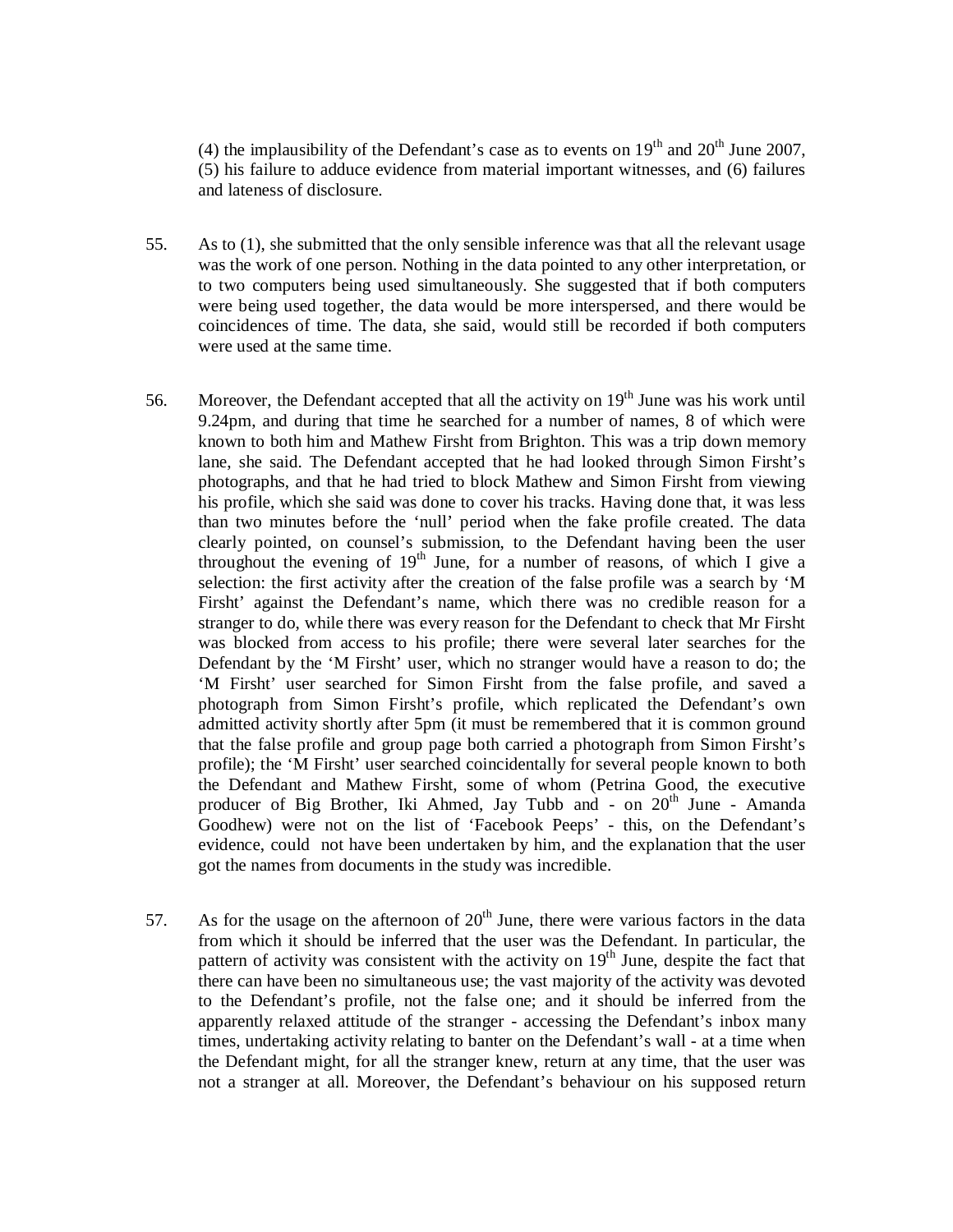when he found the false profile was inconsistent with his seeing it then for the first time.

- 58. On her point (2), Ms Skinner relied on the improbability of anybody other than the Defendant having known the totality of the information entered on the false profile and group. As for motive, her point (3), she suggested that the Defendant had borne a grudge since the two men fell out, and that while playing around on Facebook on  $19<sup>th</sup>$ June he discovered, on searching against Mr Firsht's name, that he did not have a profile, so decided to create one for him. It was Mr Firsht who had broken off their long-standing friendship, and the Defendant regarded him as a self-important person who needed to be taken down a peg or two. Moreover, Mr Firsht was a successful businessman, while the Defendant's business had failed.
- 59. On her point (4), Ms Skinner pointed out that it was implausible that a stranger should have created a profile in the name of the man with whom Mr Raphael had fallen out, with no motive to do so that Mr Raphael could suggest, in circumstances in which neither he nor Ms Hallonqvist noticed any suspicious behaviour by the strangers during the evening. She argued, naturally, that the evidence of Mr Mackenzie and Mr Chavannes was unreliable. She argued (point 5) that it was remarkable and telling that the Defendant had not called any other evidence as the events of  $19<sup>th</sup>$  June. I should interject that Mr Raphael did say in evidence that he had tried to trace the 'strangers' later by asking at the bar and asking his friends, but without success. He described it as 'not a huge mission', but he conceded that it was an important one. He also asked his friends Matt and Cein what they remembered, to which Matt had said he remembered the party, but (as I understood him) nothing much more, which was not surprising because he was a heavy drinker and 'party boy', while Cein, who was not 'the sharpest tool in the shed', could not remember either.
- 60. As to disclosure, Ms Skinner made much of the Defendant's failings: for example, there was no disclosure of electronic evidence, the Facebook Peeps and Post-It notes were disclosed very late in the day, and there was no disclosure of any material which might have backed up the Defendant's supposed activities on the afternoon of  $20<sup>th</sup>$ June. I did not find this a helpful line of argument. For much of the time, the Defendant has been a litigant in person; more recently, he has been greatly helped and very effectively represented by Mr Pendlebury, but counsel could not begin to duplicate the work which would have been done by a solicitor to rectify disclosure shortcomings. I draw no conclusions adverse to the Defendant from the limitations of his disclosure.

# CONCLUSIONS ON LIABILITY

61. I can now state my conclusions. As I have said, I entirely accept the evidence of Ms Hallonqvist, who in my view was plainly doing her best to give an accurate account of events. I therefore accept that perhaps four strangers, whom the Defendant had met for the first time in the bar, accompanied the party back to his flat. I also accept that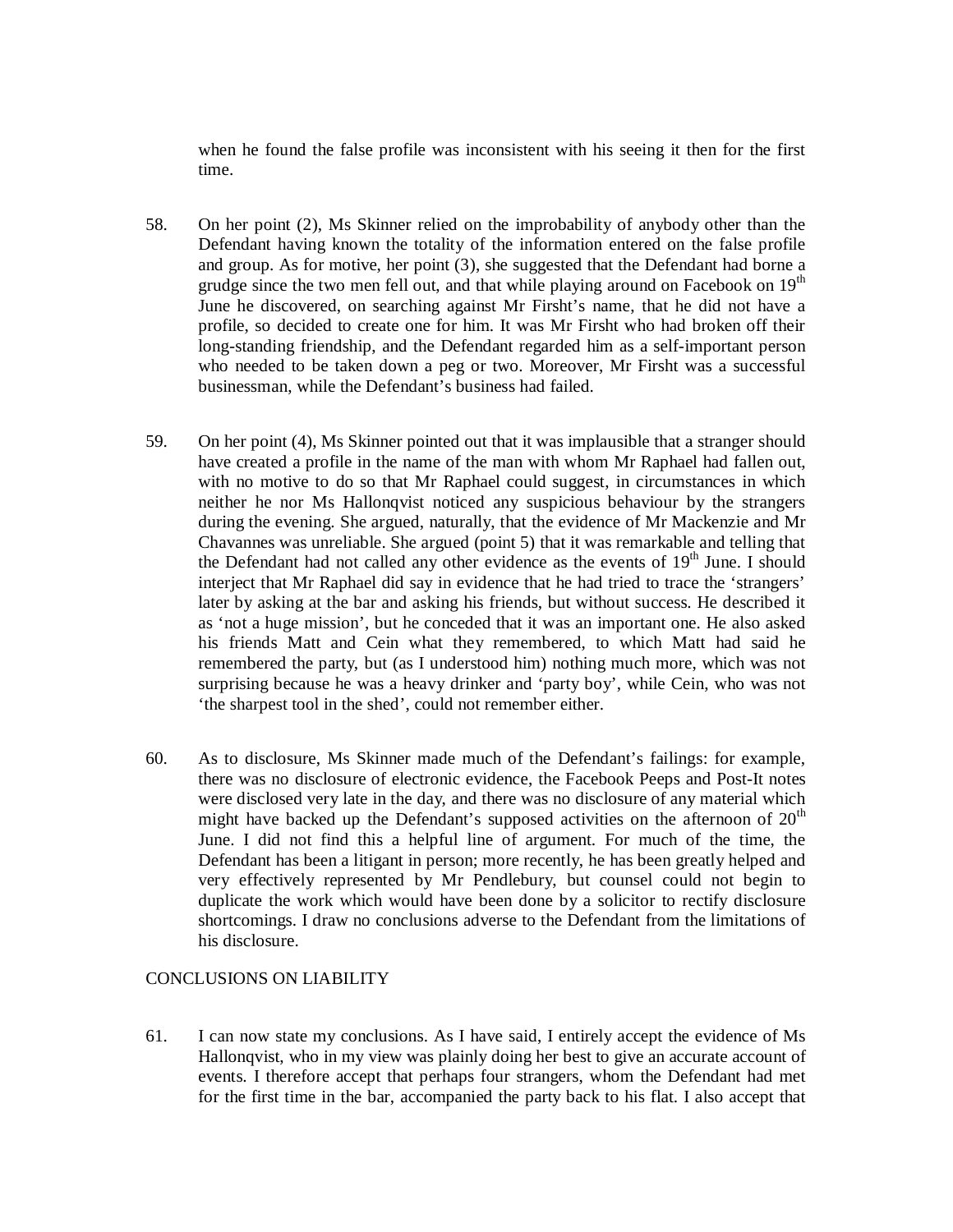three or four people stayed the night and remained in the flat, still asleep, until at least after Ms Hallonqvist left in the late morning. Those who slept over were probably the strangers, although they could have been friends of Cein McGillicuddy. That may not matter very much.

- 62. However, I found the Defendant's explanation for the Facebook usage on  $19<sup>th</sup>$  June utterly implausible from start to finish. The proposition is that on  $19<sup>th</sup>$  June a complete and random stranger, visiting the Defendant's small flat for the first time, should first have gone into the Defendant's study and started using his computer, without permission, over a period of about an hour, without being observed, should then have created a false and hurtful Facebook profile about a man whom the Defendant knew well and had fallen out with, containing private information and other information which few people apart from the Defendant would have known, and should have searched from that profile for a number of people known to the Defendant. In my judgment, the proposition has only to be stated to be rejected as utterly far-fetched. Mr Pendlebury spoke of coincidence, and coincidences do happen; but the more remote and unlikely the apparent coincidence, the less probable it is that coincidence is the explanation. If, as I find to be the case, it was not a stranger who was responsible for this usage, the person responsible can only have been the Defendant. That is my conclusion.
- 63. I have stated that primary conclusion in a compressed form, but it contains a number of components. It is possible, though unlikely, that the stranger might have got away unnoticed with making an hour's unauthorised use of his host's computer in a small and crowded flat. It is possible, though unlikely, that he or she would have known, and disliked, Mr Firsht. It is highly unlikely, in my judgment, that he or she would have been in possession of the detailed information which appears on the false profile. It is highly unlikely that he or she, having created the profile, would then spend many further minutes using the new profile to search for a number of individuals whom he or she would have been unlikely to have known, simply on the basis that the names were on the Defendant's desk, whether on the 'Facebook Peep' list or other documents. If those unlikelihoods are put together, the conclusion is, it seems to me, inescapable. It is hardly necessary to add the further implausibility of the proposition that the stranger, having set up the false profile, should immediately and several times thereafter search for Mr Raphael, and in addition search for Simon Firsht and save a photograph from his profile, as Mr Raphael himself had admittedly done earlier in the day.
- 64. Alive though I am to Mr Pendlebury's warning about the shortcomings of the technical evidence, and the possibility that the activity log records simultaneous use by two computers, I find that possibility remote, and accept Ms Skinner's contention that the only sensible inference is that all the relevant usage was by one person. Firstly, Mr Max Kelly's evidence is that the activity log shows all the activity on Facebook from the Defendant's IP address. Secondly, while it is true that we do not know how exactly Facebook's logs record simultaneous usage on one IP address by two different computers, it does seem to me inherently unlikely, as I have said, that if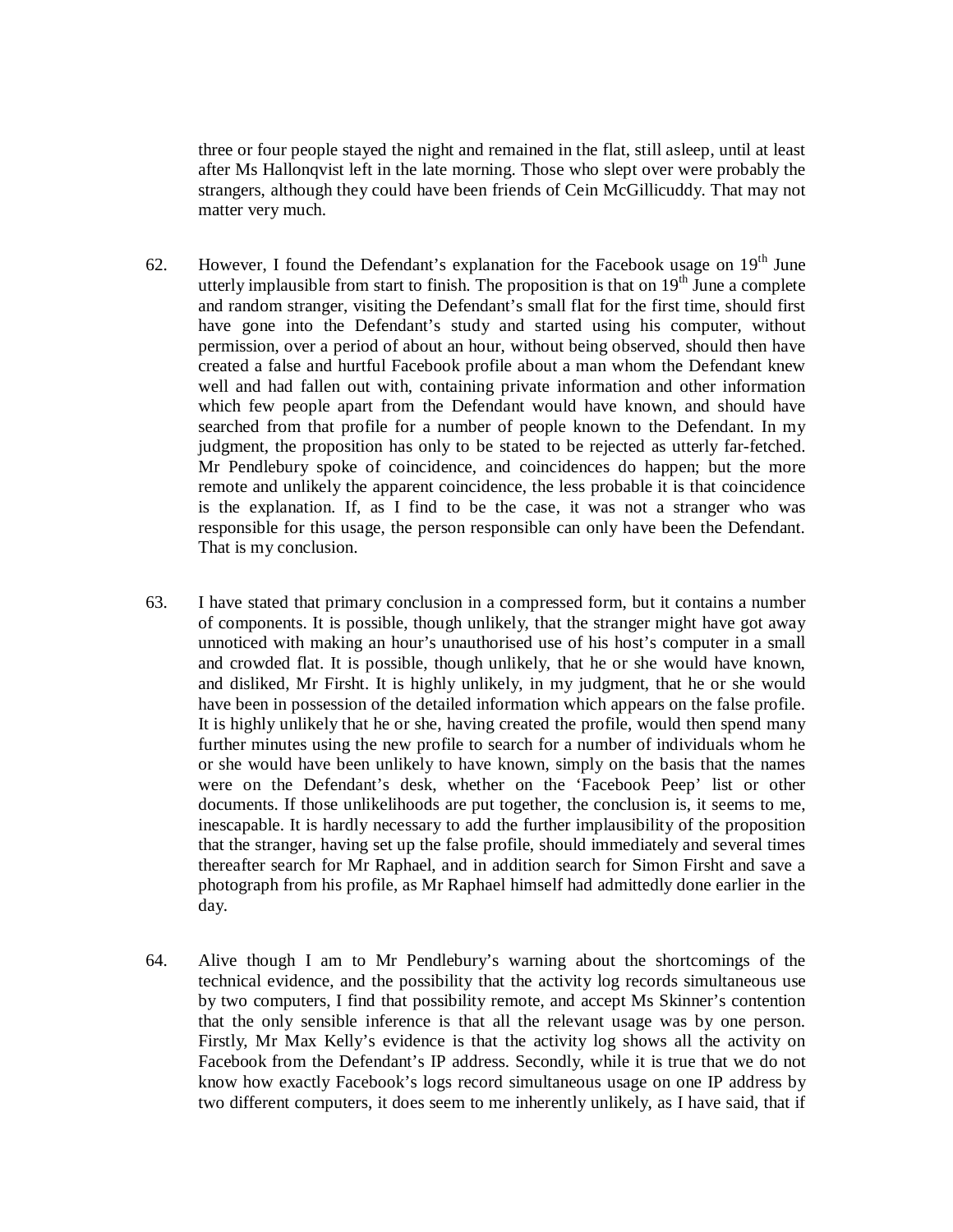two computers were being used at once, the log would show at one moment the usage on one computer and then the usage on the other, in such a fashion that there are no overlaps of time. Ms Skinner's explanation, that one user is switching between two profiles, is more plausible. Thirdly, the Defendant himself did not accept that any of the usage under his name after 9.24pm was in fact carried out by him. In other words, the effect of his own answers was that the usage was all by one person. This undermined the force of Mr Pendlebury's warning. Fourthly, the pattern of use during the afternoon of  $20<sup>th</sup>$  June, when even on the Defendant's case there was only one user, appears to me to be no different from that on  $19<sup>th</sup>$  June. Of course, it follows from my conclusion that the Defendant must have created the false profile that he will have been the user throughout, and he will have switched between the profiles.

- 65. It seems to me to be relevant also that the Defendant had searched on Facebook for Mr Firsht earlier that afternoon, and had discovered that he had no Facebook profile. That in itself creates a likelihood that it was the Defendant who, having made the discovery, decided to make use of it. Moreover, in my judgment there was a degree of needle, to put it no higher, on the Defendant's part. He had been rejected by his old boyhood friend several years before, and the old friend had prospered greatly in the intervening years, while the Defendant had not. He had a motive (if not a justification) to inflict some damage on Mr Firsht, something which, on a smaller scale, he had been prepared to do years before, when embarrassing Phil Brookes by speaking of Mr Firsht in a derogatory and critical manner.
- 66. As for  $20^{th}$  June, I have already stated that I can place no reliance on the evidence of Mr Mackenzie or Mr Chavannes as to the time when the Defendant will have left his shoot in Leicester Square. That conclusion takes out of play the alibi which, on the Defendant's case, would have made it impossible for him to have been back in his flat by 2.11pm. Having concluded that the Defendant created the false profile during the previous evening, it seems to me that I must conclude that he was responsible also for the usage on the afternoon of  $20<sup>th</sup>$  June during which the group page was created. There will not have been two different users on the two days, and that was not suggested by the Defendant. But even had I been in doubt about the events of the previous evening, there are several factors which, independently, would have made me profoundly sceptical about the Defendant's account of the afternoon of  $20<sup>th</sup>$  June. Firstly, as Ms Skinner pointed out, the majority of the usage during the afternoon of 20<sup>th</sup> June was devoted not to the false profile, but to the Defendant's profile. I cannot imagine why a mischievous stranger, using the Defendant's computer, should wish to spend much of his afternoon using the Defendant's profile, exchanging banter on the Defendant's wall, making searches against the Defendant's friends and contact, and reading the Defendant's messages; nor why he should apparently briefly take on the user name of Ms Hallonqvist. That makes no sense whatever. The obvious conclusion is that the user is the Defendant himself. Secondly, I find it very unlikely that an unauthorised stranger would have spent over 3 hours, between 2.11pm and 5.32pm, using his host's computer, when at any moment his host or his host's girlfriend might have returned and caught them red-handed. Thirdly, it is profoundly implausible, as Ms Skinner suggests, that the Defendant would have reacted as the log shows that he did, and as his evidence would have it, had he discovered the false profile at 8pm. He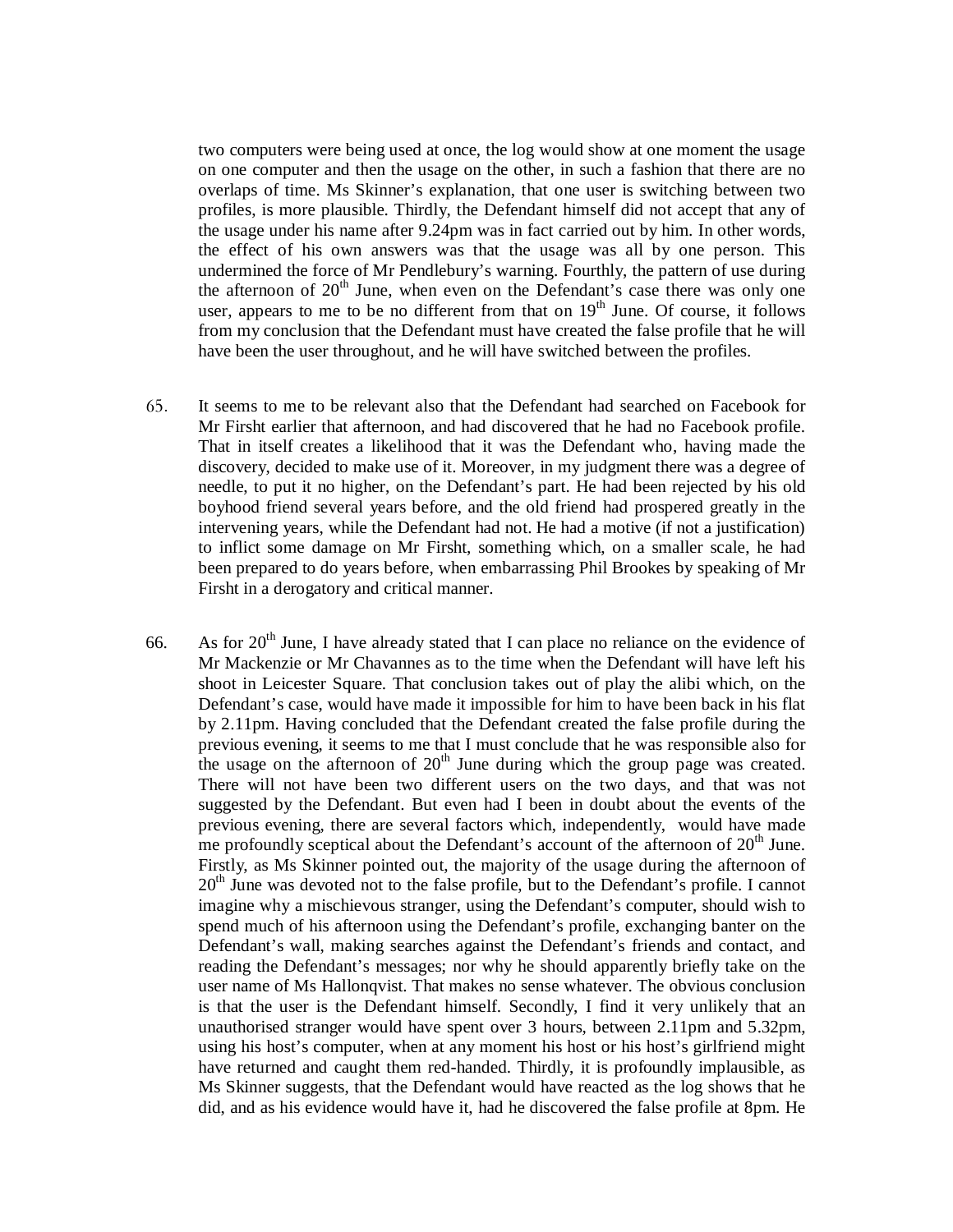could hardly have digested the false profile in the minute or two during which he looked at it. He would not immediately have left it and gone to his own profile for some 20 minutes, knowing that his computer (and possibly his flat, with his valuable possessions) had been grossly and inexcusably interfered with: he would surely have reacted at once by searching the flat. Indeed, before the usage shown on the activity log was pointed out to him, he did claim to have checked his DVDs, but that would have been later, if it happened at all. And he would have told Ms Hallonqvist (but, as her evidence showed, he did not: she would have remembered if he had) about such shocking behaviour, which plainly threatened not only his personal security, but also hers, for her laptop had been left in the flat.

- 67. Moreover, notwithstanding Mr Pendlebury's submissions as to his credibility, I was very far from impressed by the Defendant as a witness. He was glib and loquacious, always prepared, it seemed to me, to talk his way out of a difficulty, with no apparent insight into the implausibility of some of his answers. I have referred at paragraph 47 to his answer during cross-examination about his reaction to 'discovering' the false profile at 8pm on  $20<sup>th</sup>$  June. Another example is his response to a question by Ms Skinner as to why it was that all the names on his list of 'Facebook Peeps' were written in capital letters. He answered at once that he always wrote in capitals. It was his 'absolute habit' to do so all the time. Taken by Ms Skinner to his Post-It notes, which were very largely in lower case, he instantly explained that he used lower case 'for email type things'. Ms Skinner observed that it was not only email addresses on the Post-It notes which were in lower case, to which he replied that he saw what she was saying, and thought it was because he was 'relating' them to email addresses. On one occasion he almost parodied himself: asked by Ms Skinner why it was that his list of 'Facebook Peeps', which he said that he kept and added to over the months, had apparently been written using a single pen, he replied 'I have a good answer to that question' (the answer being that he had been given the pen by a promotions company and he kept it for general use at his desk). Almost immediately thereafter, he was forced to concede that notwithstanding his assertion that he used one pen at his desk, he had used another pen for some at least of the Post-It notes - that might have been because the Post-It notes were considerably older. It seemed to me that he was a witness who believed in his own ability to talk himself out of trouble. It gives me no pleasure to conclude that he lied to me about his involvement in the creation of the false profile and group page, but that is the conclusion which I have reached.
- 68. Given that, on my findings, the Defendant was responsible for creation of the Facebook material complained of, I therefore find for the Second Claimant in so far as his claim relates to misuse of private information (the false profile), and for the First and Second Claimants in so far as their claim is in defamation (essentially the group page).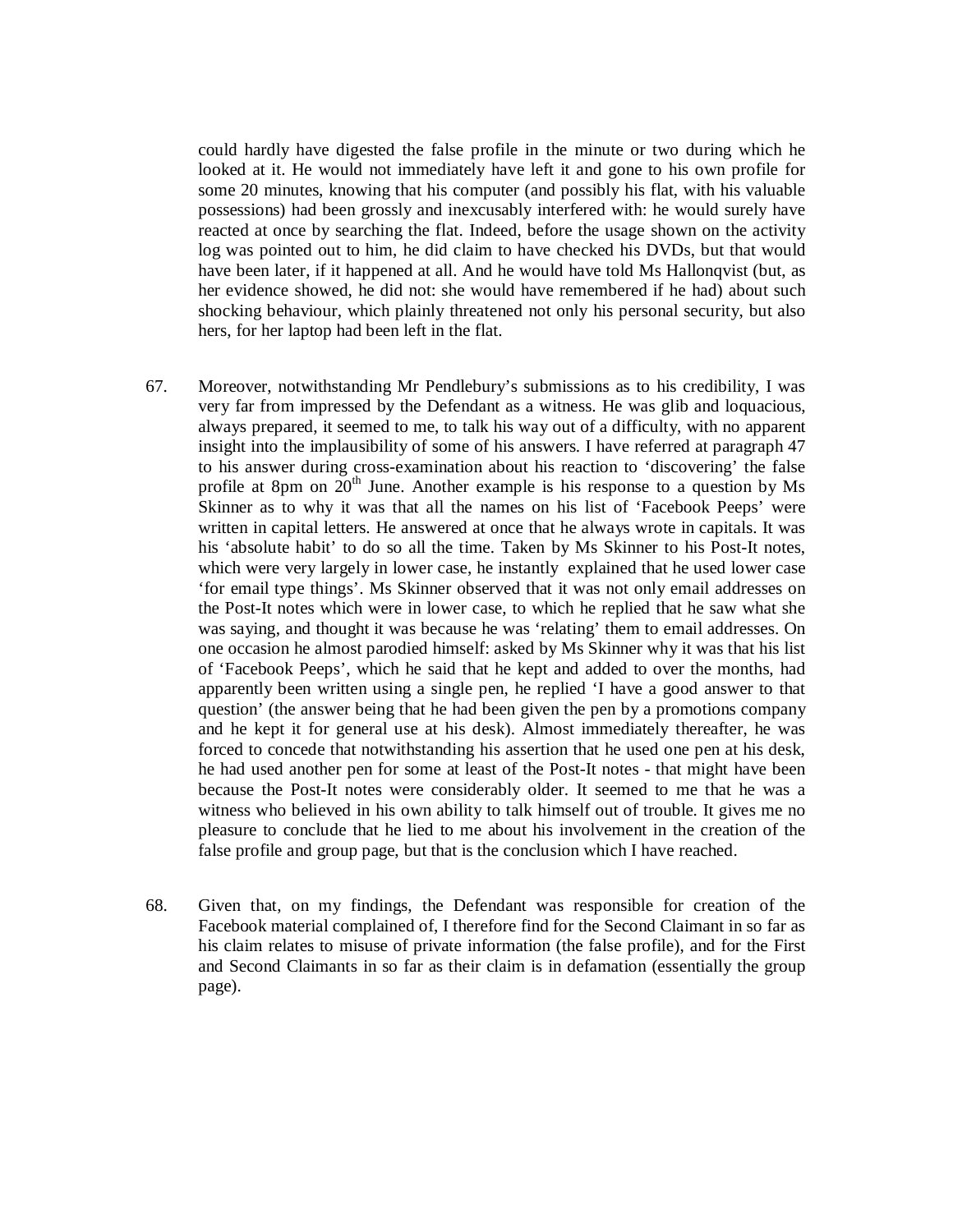### QUANTUM

- 69. Mr Firsht in his evidence, which I accept, spoke of his response to discovering the false Facebook material on  $4<sup>th</sup>$  July 2007. He was shocked and extremely upset: he regarded the material as a gross invasion of his privacy, and he was particularly distressed by the fact that his personal details, including false details as to his sexuality, had been 'laid bare for all to see'. He was a very private person, and found it extremely intrusive. Moreover, he was worried that the defamatory material had the potential to cause serious damage to his professional reputation and that of his company. He knew that many people in the industry had joined Facebook, and that anyone who searched against his name would discover the profile and group. He regarded it as important to establish that the allegations were wholly false, and to ensure that it did not happen again. The damage which he suffered was made worse by the fact that he was compelled to endure an expensive and time consuming court process to achieve vindication, in the face of what he considered (and I have found) to be the Defendant's lies. Cross-examined, he accepted that Applause Store was still the market leader, and he could not say that any contract had been lost as a result of the posting of the false material. No-one in the industry had commented on it to him. Had the Defendant apologised at an early stage, he would have accepted that apology and avoided going through the stress and expense of litigation. He agreed that a primary element in his hurt and upset was the Defendant's refusal to admit responsibility.
- 70. The extent of publication of the Facebook material was not entirely clear. It was common ground that the defamatory group page was published to Richard Jay, Darren Levy and Carole Davies, and of course Simon Firsht and his girlfriend saw all the material when they discovered it with Mathew Firsht on  $4<sup>th</sup>$  July 2007. Ms Skinner relies also on the following factors in support of her case that an inference of wider publication to a 'not insubstantial number of people' should be drawn:
	- (1) The evidence of Max Kelly, who explained that Facebook does not store data showing how many Facebook users merely viewed the profile or group, but only shows those users who performed some activity in relation to them. I think that Ms Skinner is right to characterise his evidence in that way. He did say that Facebook kept no records which showed how many users accessed either the profile or the group, but he also said that the group was 'accessed' by Richard Jay, Darren Levy and Carole Davies. All 'accessed' the group on  $20<sup>th</sup>$  June. It is not clear to me what the difference is between 'accessing' a profile or group and merely viewing it, but that there is a difference is clear;
	- (2) The general popularity of Facebook as a social networking tool, not least in the television industry;
	- (3) The fact that the false profile and group were placed on the London network, which then had over 850,000 members, to any of whom they would have been visible. In that connection, Ms Skinner points to the fact that one Clifford White, who had offices at Elstree Studios, sent an email to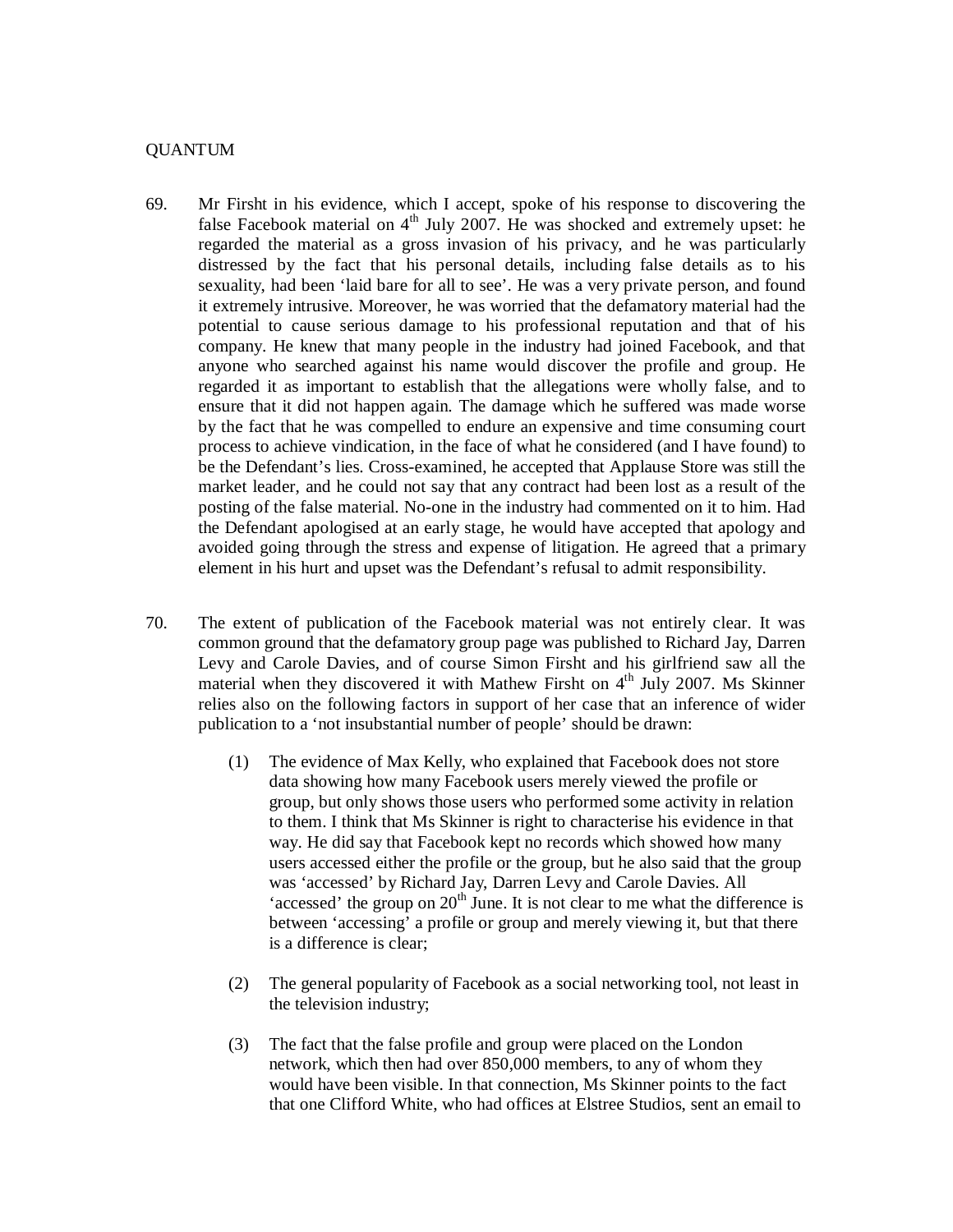the profile less than 30 minutes after it was created, saying that he had just found Mr Firsht on Facebook and wondered if he would be interested in setting up a Facebook club for 'studio residents'.

- 71. Ms Skinner relied on the press coverage of the trial in support of her submission that vindication was necessary: because of the trial, the facts of the case had come to a wider audience. That made it necessary to award enough to 'nail the lie'. Moreover, she argued that so far as Mr Firsht was concerned, the damage done to him by the libel had been aggravated by the fact that publication had been caused maliciously, in the layman's sense - to cause him harm and distress; by the Defendant's insistence on denying responsibility; and by the assertions made in the original defence. She accepted that while the defamatory allegations were relatively serious, they were not at the top end of the scale, and helpfully suggested brackets. These were between £5,000 and £7,500 for Applause Store, and £15,000 to £25,000 for Mr Firsht.
- 72. As for the privacy claim, Ms Skinner submitted that there was no overlap between privacy and defamation, and suggested a bracket of £3,500 to £5,000 for Mr Firsht.
- 73. For the Defendant, Mr Pendlebury accepted that the nature of the defamatory material was unpleasant and potentially damaging to the character and reputation of Applause Store, but publication was minimal. He relied on the fact that there was no evidence that more than four people, apart from Mr Firsht, his brother and his brother's girlfriend, saw the material, and suggested that the impact on the four publishees would have been slight, since the emails of two of them (Clifford White and Darren Levy) do not indicate that they took any notice of the material, there is no statement from Carole Davies, and Richard Jay was the brother of Marc Jay, with whom Mr Firsht fell out - so that, I infer, he would not have thought the worse of Mr Firsht for reading it. I think, in fact, that the evidence shows only that Clifford White saw the false profile, not the defamatory group page, so I should discount him from the list of publishees of the libel. Mr Pendlebury did not accept that either Claimant had suffered any damage from the libel, although he did concede that Mr Firsht would have suffered some hurt and distress, but he argued that aggravated damages were not appropriate because justification had not been pleaded. That may be a rather narrow view to take of the potential scope of aggravation. Counsel also made the bold submission that I should make no distinction between Mr Firsht and his company, and make only one award, since the one was no more than the incorporated personality of the other. I do not think that would be a correct approach.
- 74. As far as the privacy claim was concerned, Mr Pendlebury argued that the private material was unremarkable, and that the facts in both *Campbell v Mirror Group Newspapers* and *Djerdjar v Commissioner of Metropolitan Police* were more serious, both in terms of content and in terms of extent of publication.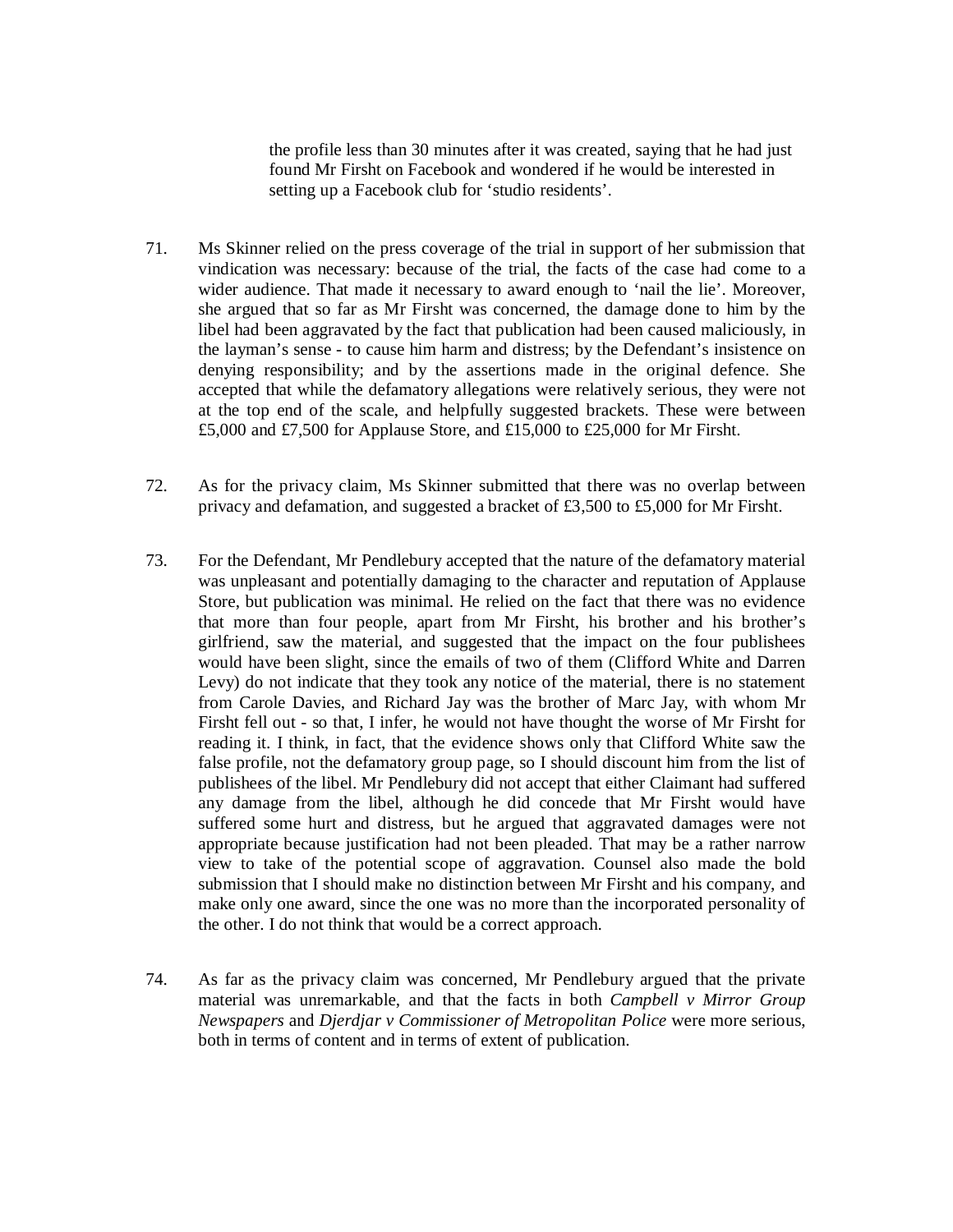75. I will deal first with the claim in defamation. The principles which apply to the assessment of damages in defamation are well established: see for instance *John v MGN Ltd* [1997] QB 586 at 607, where the Court of Appeal said this:

> "The successful plaintiff in a defamation action is entitled to recover, as general compensatory damages, such sum as will compensate him for the wrong he has suffered. That sum must compensate him for the damage to his reputation; vindicate his good name; and take account of the distress, hurt and humiliation which the defamatory publication has caused. In assessing the appropriate damages for injury to reputation the most important factor is the gravity of the libel; the more closely it touches the plaintiff's personal integrity, professional reputation, honour, courage, loyalty and the core attributes of his personality, the more serious it is likely to be. The extent of publication is also very relevant: a libel published to millions has a greater potential to cause damage than a libel published to a handful of people. A successful plaintiff may properly look to an award of damages to vindicate his reputation: but the significance of this is much greater in a case where the defendant asserts the truth of the libel and refuses any retraction or apology than in a case where the defendant acknowledges the falsity of what was published and publicly expresses regret that the libellous publication took place. It is well established that compensatory damages may and should compensate for additional injury caused to the plaintiff's feelings by the defendant's conduct of the action, as when he persists in an unfounded assertion that the publication was true, or refuses to apologise, or cross-examines the plaintiff in a wounding or insulting way."

76. Of course, a company stands in a slightly different position, for it has no feelings to hurt, and it follows that considerations of aggravation which might be relevant if the claimant is an individual do not apply. However, the entitlement of a company to recover general damages has recently been affirmed by the House of Lords: see *Jameel v Wall Street Journal* [2007] 1 AC 359. A company's good name is a thing of value, but it can only be hit in its pocket, and there is no evidence here of actual financial loss. That is not to say that it may not merit vindication. The function of damages for vindication was well explained by Lord Hailsham in *Broome v Cassell* [1972] AC 1027 at 1071c-e in terms of the need, 'in case the libel, driven underground, emerges from its lurking place at some future date', for the claimant (whether personal or corporate) to be able to point to a sum sufficient to convince a bystander of the baselessness of the charge. Of course, those words were spoken in the context of a jury award, and it could fairly be said that the need for vindication by an award of damages is less in a case where some vindication is provided by a reasoned judgment.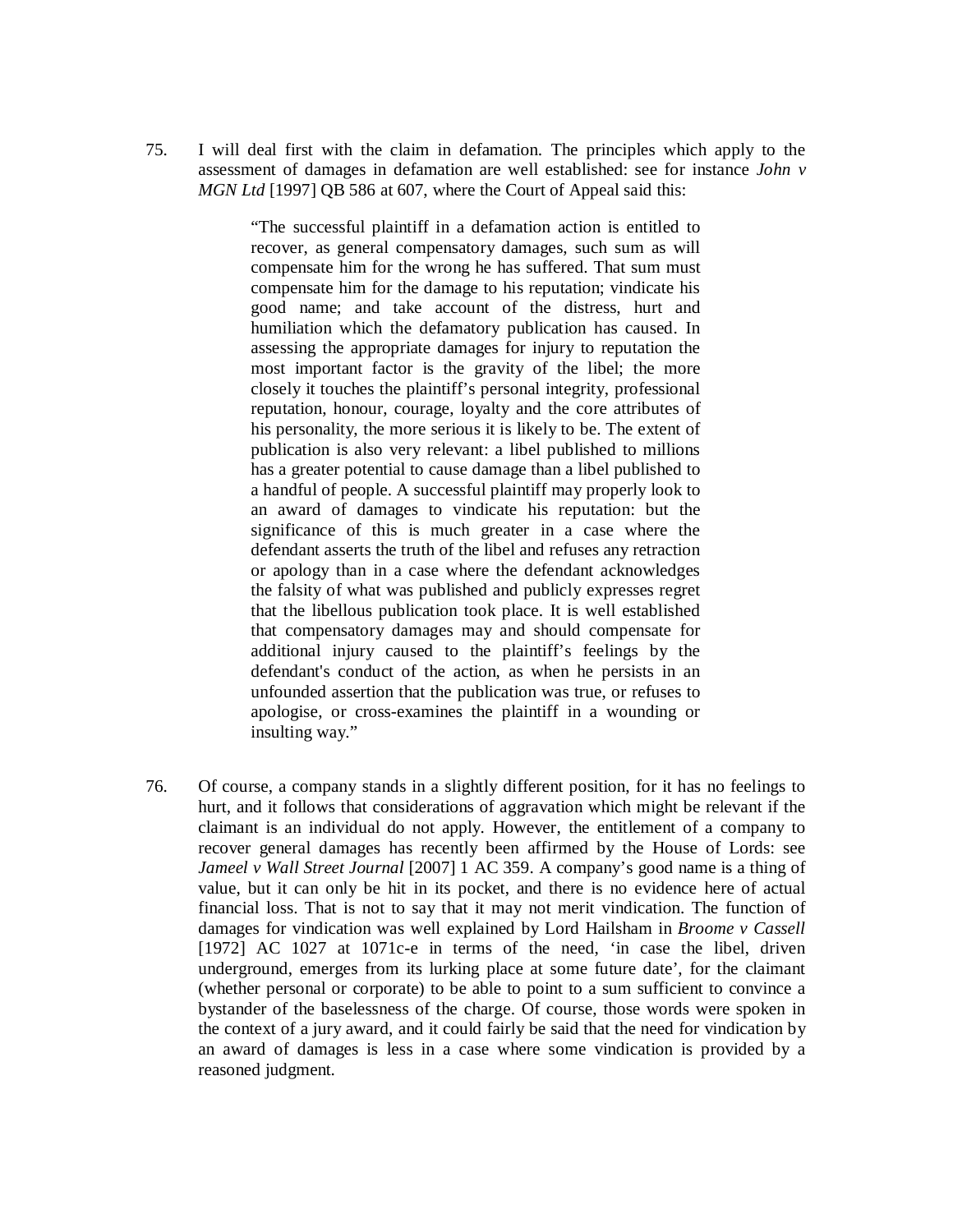- 77. I should mention that the notional ceiling for libel damages is currently about £215,000, which would be applicable for the most serious libels: see for instance per Eady J in *Tierney v News Group Newspapers* [2006] EWHC 3275 at [10]. That ceiling has been reached in consequence of the decision of the Court of Appeal in *John* that it is appropriate to have regard to the conventional scales of general damages awarded in personal injury actions. However, I have not had the benefit of any submissions in this case as to the appropriate personal injury comparables, and in the circumstances I do not think that it would be right for me to refer to them. Mr Pendlebury, however, did refer to one first instance quantum decision as a comparable: that was the decision of HH Judge Macduff (as he then was), sitting as a judge of the High Court, in *Keith-Smith v Williams* [2006] EWHC 860 (QB). I have taken that decision into account, but there is a limit to the value of supposedly comparable first instance decisions, because the facts of each case vary so much. In that case the judge awarded a claimant who had been seriously defamed on an internet discussion group £10,000, of which £5,000 was by way of aggravated damages. The libels were probably somewhat more serious than they are in the present case, but there was a default judgment and no trial of liability nor opposition to the assessment of damages, the judge found that it was likely that very few people had read the libels, and he suspected that many of those who did read them would have dismissed them as the rantings of someone who was not to be believed. That seems to have been accepted by the claimant himself. That presents a sharp contrast with the group page in this case, which could well have been taken very seriously by those who saw it. Indeed, there is no reason to suppose that it would not have been. As I say, the difficulty with such comparables is that the facts of each case vary so substantially that it is hard to obtain very much of assistance from them.
- 78. Ultimately, I have to approach the question of damages in the same way as a jury would, giving a verdict without a reasoned judgment. I bear in mind, of course, that the profile and group were only available on Facebook between  $19^{th}/20^{th}$  June and  $6^{th}$ July 2007, when Facebook appears to have taken the material down at Mr Firsht's request. Given the times when the material was put up and taken down, that is a period of 17 days (for the profile) and 16 days (for the group). I bear in mind also the limited extent of proved publication, but I accept that Facebook is a medium in which users do regularly search for the names of others whom they know, and anyone who searched for the name Mathew Firsht during those few days will have found the false group without difficulty. In my view, a not insubstantial number of people is likely to have done so. By that I have in mind a substantial two-figure, rather than a threefigure, number. I also accept that the Defendant has increased the hurt and upset of Mr Firsht by the allegations which he rashly made in his original Defence and by his persistence in a defence which I have founded to be built on lies, which has compelled Mr Firsht to give evidence and face lengthy cross-examination in a public trial.
- 79. The libel is, as Ms Skinner rightly said, not at the top end of the scale, although it is serious enough to say of a successful businessman that (as I have found the words to mean) he owes substantial sums of money which he has repeatedly avoided paying by lying and making implausible excuses, so that he is not to be trusted in the financial conduct of his business and represents a serious credit risk. I do take into account also